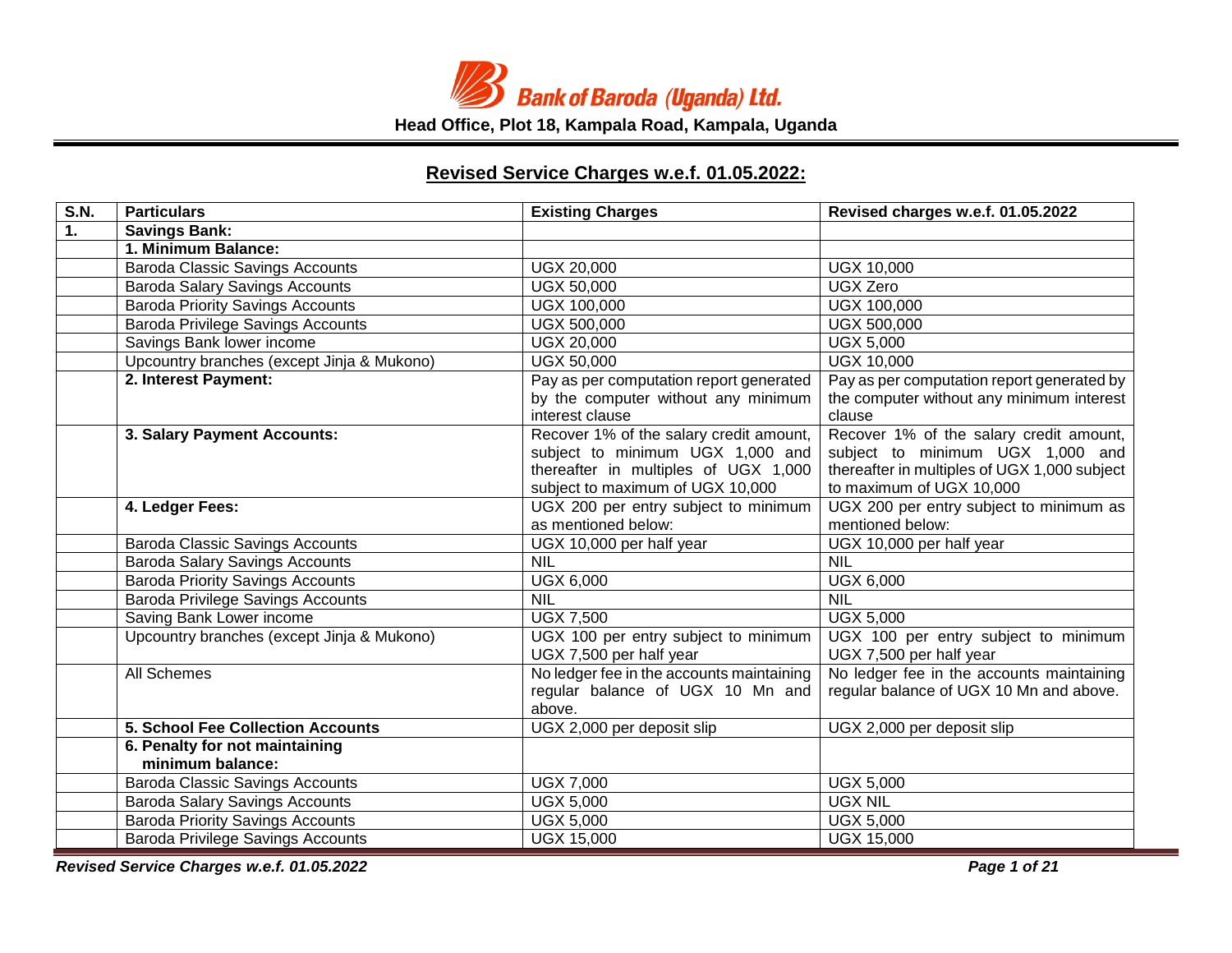

| S.N. | <b>Particulars</b>                                              | <b>Existing Charges</b>                | Revised charges w.e.f. 01.05.2022      |
|------|-----------------------------------------------------------------|----------------------------------------|----------------------------------------|
|      | Savings Bank Lower Income                                       | <b>UGX 3,000</b>                       | <b>UGX 3,000</b>                       |
|      | Upcountry branches (except Jinja & Mukono)                      | <b>UGX 3,000</b>                       | <b>UGX 3,000</b>                       |
|      | 7. Cash Handling Charges                                        |                                        |                                        |
|      | For cash deposit up to UGX 50 Mn (Aggregate per day)            | Nil                                    | Nil                                    |
|      | For cash deposit above UGX 50 Mn (Aggregate per day)            | 0.1% of the cash amount deposited      | 0.1% of the cash amount deposited      |
|      | 8. Cash Withdrawal / Drawing Charges over the                   |                                        |                                        |
|      | counter in Savings Bank Accounts (Staff Accounts are            |                                        |                                        |
|      | excluded)                                                       |                                        |                                        |
|      | <b>Baroda Classic Savings Accounts</b>                          | <b>UGX 2,000</b>                       | <b>UGX 2,000</b>                       |
|      | <b>Baroda Salary Savings Accounts</b>                           | <b>UGX 1,000</b>                       | <b>UGX 1,000</b>                       |
|      | <b>Baroda Priority Savings Accounts</b>                         | <b>UGX 1,000</b>                       | <b>UGX 1,000</b>                       |
|      | <b>Baroda Privilege Savings Accounts</b>                        | <b>UGX 1,500</b>                       | <b>UGX 1,500</b>                       |
|      | Savings Bank lower income                                       | <b>UGX 1,000</b>                       | <b>UGX 1,000</b>                       |
|      | Up country (except Jinja & Mukono)                              | <b>UGX 1,000</b>                       | <b>UGX 1,000</b>                       |
|      |                                                                 |                                        |                                        |
|      | 9. Savings Bank Statement of Accounts                           |                                        |                                        |
|      | <b>Baroda Classic Savings Accounts</b>                          | <b>UGX 1,000</b>                       | <b>UGX 1,000</b>                       |
|      | <b>Baroda Salary Savings Accounts</b>                           | <b>UGX 3,000</b>                       | <b>UGX 3,000</b>                       |
|      | <b>Baroda Priority Savings Accounts</b>                         | <b>UGX 3,000</b>                       | <b>UGX 3,000</b>                       |
|      | <b>Baroda Privilege Savings Accounts</b>                        | <b>UGX 1,000</b>                       | <b>UGX 1,000</b>                       |
|      | Savings bank lower income                                       | <b>UGX 3,000</b>                       | <b>UGX 3,000</b>                       |
|      | Up country (except Jinja & Mukono)                              | <b>UGX 3,000</b>                       | <b>UGX 3,000</b>                       |
|      | Interim/additional/customized/Duplicate statement               | UGX 5,000 per occasion                 | UGX 5,000 per occasion                 |
|      | 10. Closing of Account                                          | UGX 25,000 if closed within a year     | UGX 25,000 if closed within a year     |
|      | 11. Charges on Cheques returned unpaid                          |                                        |                                        |
|      | a) Financial reasons:                                           | UGX 75,000 per instrument              | UGX 100,000                            |
|      | b) Technical reasons:                                           | UGX 50,000 per instrument              | UGX 50,000 per instrument              |
|      | (Deficiency in drawing Cheques viz. drawer's signature          |                                        |                                        |
|      | missing, amount in words and figures differs, date              |                                        |                                        |
|      | missing etc. i.e. for any other reasons attributed to           |                                        |                                        |
|      | drawer's fault except due to technical reasons on the part      |                                        |                                        |
|      | of banker.)                                                     |                                        |                                        |
|      | c) Stop payment Instruction                                     | UGX 50,000 per instrument subject to a | UGX 50,000 per instrument subject to a |
|      |                                                                 | maximum of UGX 250,000                 | maximum of UGX 250,000                 |
|      | d) Cheques presented in clearing and returned by other<br>banks | UGX 50,000                             | <b>UGX 50,000</b>                      |

*Revised Service Charges w.e.f. 01.05.2022 Page 2 of 21*

and the state of the state.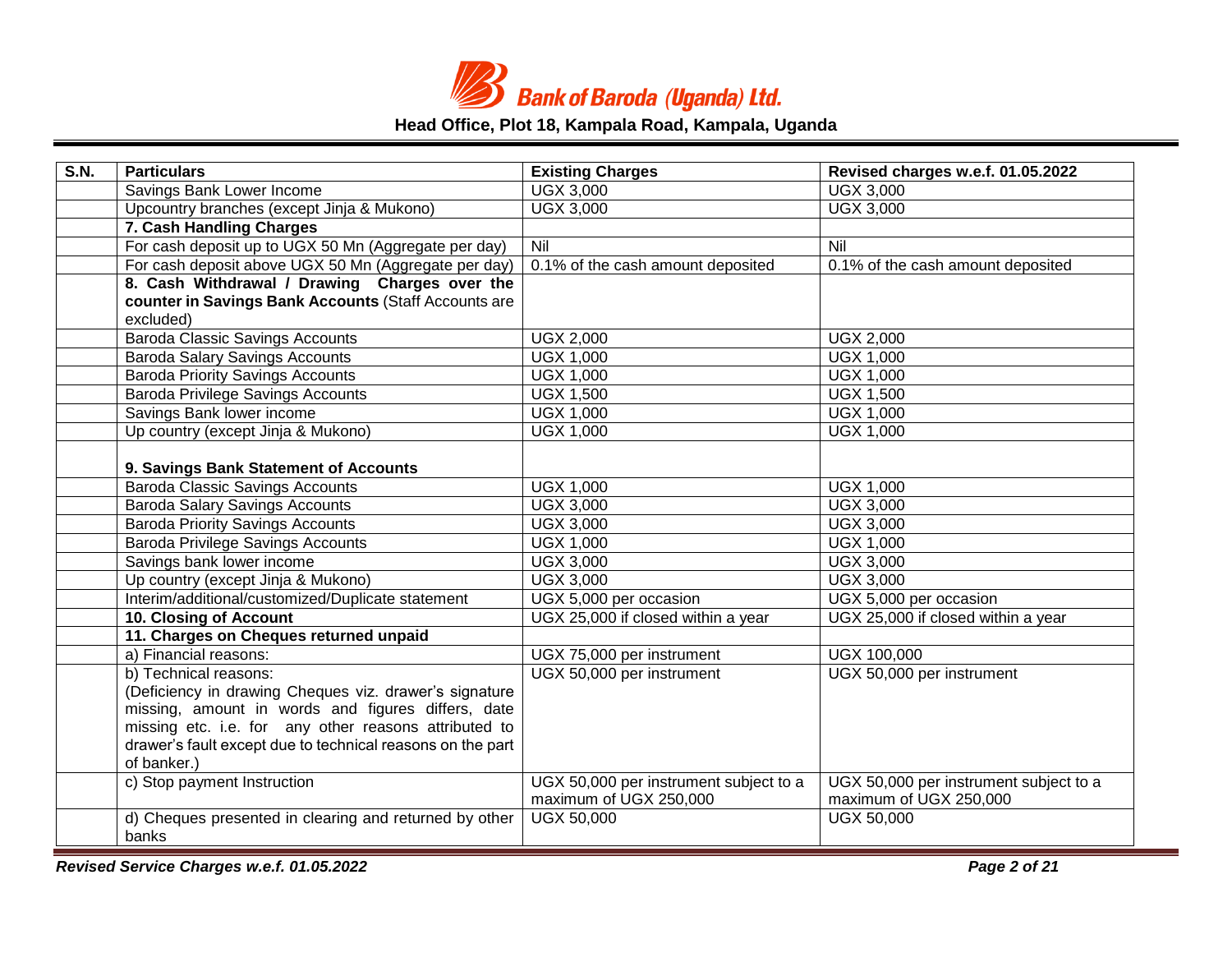

| S.N. | <b>Particulars</b>                                                                                            | <b>Existing Charges</b>                                                                                                                                       | Revised charges w.e.f. 01.05.2022                                                                                  |
|------|---------------------------------------------------------------------------------------------------------------|---------------------------------------------------------------------------------------------------------------------------------------------------------------|--------------------------------------------------------------------------------------------------------------------|
| 2.   | <b>CURRENT ACCOUNT</b>                                                                                        |                                                                                                                                                               |                                                                                                                    |
|      | 1. Initial deposits for new accounts / minimum<br>balance:                                                    |                                                                                                                                                               |                                                                                                                    |
|      | a) Kampala City Branches (including Mukono and Jinja)                                                         | UGX 300,000 for all types of Current<br><b>Accounts</b>                                                                                                       | UGX 200,000 for all types of Current<br>accounts                                                                   |
|      | b) Upcountry branches - other than Mukono & Jinja                                                             | UGX 200,000 for all types of Current<br>Accounts                                                                                                              | UGX 100,000 for all types of Current<br>accounts                                                                   |
|      | 2. Ledger fees                                                                                                |                                                                                                                                                               |                                                                                                                    |
|      | a) Kampala City branches                                                                                      | UGX 500 per entry subject to minimum<br>20,000 per half year in case of Current<br>and overdraft Accounts                                                     | UGX 500 per entry subject to minimum<br>20,000 per half year in case of Current and<br>overdraft Accounts          |
|      | b) Up country branches                                                                                        | UGX 300 per entry subject to minimum<br>15,000 per half year in case of Current<br>and overdraft Accounts                                                     | UGX 300 per entry subject to minimum<br>15,000 per half year in case of Current and<br>overdraft Accounts          |
|      | c) All branches                                                                                               | No ledger fee to be levied in the<br>accounts maintaining regular balance of<br>UGX 25 Mn and above deposits                                                  | No ledger fee to be levied in the accounts<br>maintaining regular balance of UGX 25 Mn<br>and above deposits       |
|      |                                                                                                               |                                                                                                                                                               |                                                                                                                    |
|      |                                                                                                               |                                                                                                                                                               |                                                                                                                    |
|      | 3. Penalty for not maintaining minimum balance                                                                | UGX 25,000 per month                                                                                                                                          | UGX 25,000 per month                                                                                               |
|      | 4. Cash Handling Charges                                                                                      |                                                                                                                                                               |                                                                                                                    |
|      | For cash deposit up to UGX 50 Mn                                                                              | Nil                                                                                                                                                           | Nil                                                                                                                |
|      | For cash deposit above UGX 50 Mn                                                                              | 0.1% of the amount deposited                                                                                                                                  | 0.1% of the amount deposited                                                                                       |
|      | 5. Cash Withdrawal / Drawing charges over the<br>counter in Current Accounts                                  | Upto UGX 5 Mn- UGX 1,000<br>Above UGX 5Mn upto 50 Mn- UGX 5,000<br>Above UGX 50 Mn up to UGX 100 Mn-<br><b>UGX 10,000</b><br>Above UGX 100 Mn- UGX 25,000 for | Upto UGX 5 Mn- UGX 1,000<br>Above UGX 5Mn upto 50 Mn- UGX 5,000<br>Above UGX 50 Mn up to UGX 100 Mn- UGX<br>10,000 |
|      |                                                                                                               | each withdrawal over the counter. (Staff<br>Accounts are exempted)                                                                                            | Above UGX 100 Mn- UGX 25,000 for each<br>withdrawal over the counter. (Staff<br>Accounts are exempted)             |
|      | <b>6. Current statement of Accounts</b><br>Interim / additional / customized / Duplicate statement<br>charges | UGX 5,000 on each occasion / month of<br>issuance                                                                                                             | UGX 5,000 on each occasion / month of<br>issuance                                                                  |
|      | 7. Charges on Cheques returned unpaid:                                                                        |                                                                                                                                                               |                                                                                                                    |
|      | a) Financial Reasons:                                                                                         | UGX 75,000 per instrument                                                                                                                                     | UGX 125,000 per instrument                                                                                         |
|      | b) Technical Reasons:                                                                                         | UGX 50,000 per instrument                                                                                                                                     | UGX 50,000 per instrument                                                                                          |

*Revised Service Charges w.e.f. 01.05.2022 Page 3 of 21*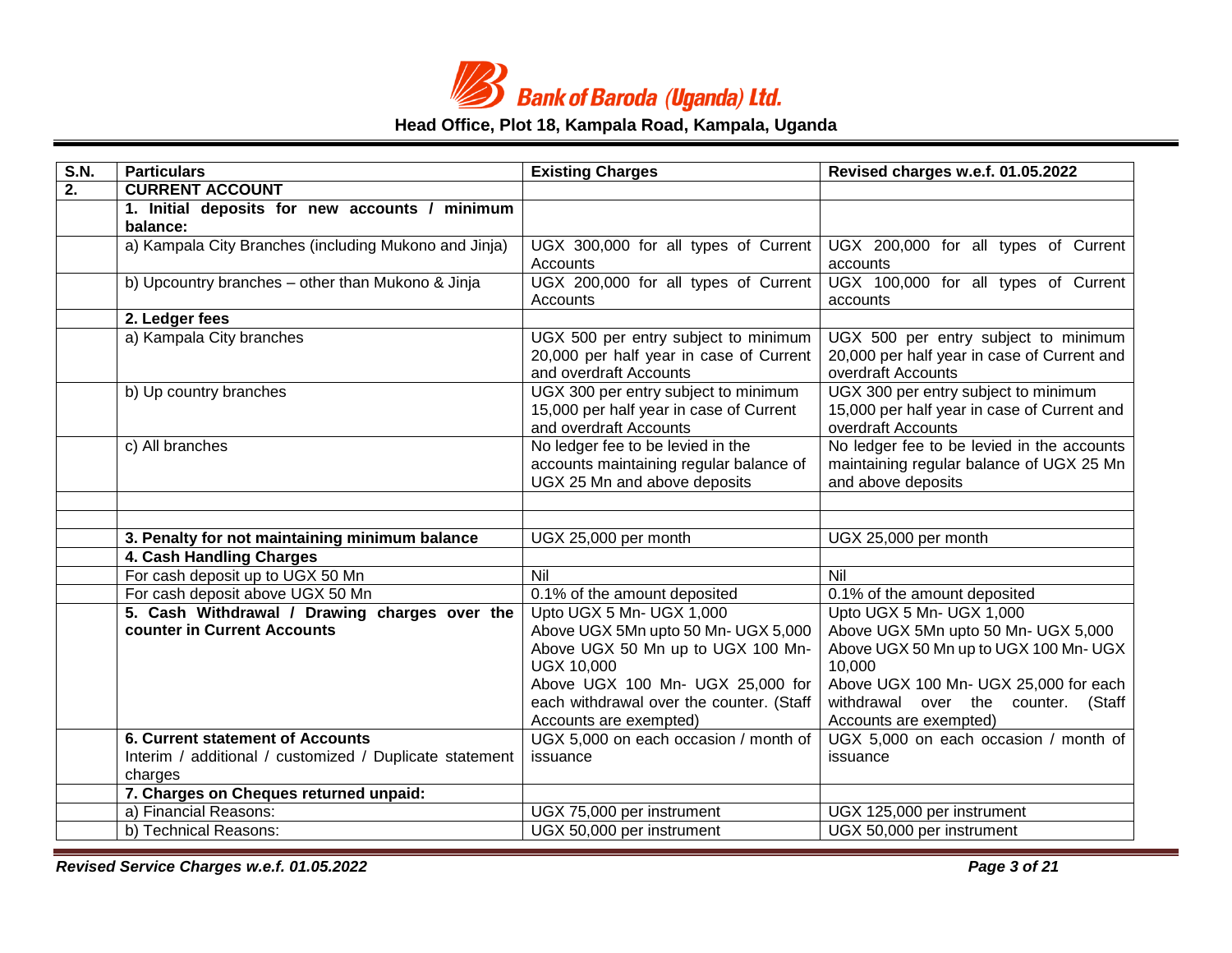

| S.N. | <b>Particulars</b>                                              | <b>Existing Charges</b>                | Revised charges w.e.f. 01.05.2022        |
|------|-----------------------------------------------------------------|----------------------------------------|------------------------------------------|
|      | (Deficiency in drawing Cheques viz. drawer's signature          |                                        |                                          |
|      | missing, amount in words and figures differs, date              |                                        |                                          |
|      | missing etc. i.e. for any other reasons attributed to           |                                        |                                          |
|      | drawers' fault except due to technical reasons on the part      |                                        |                                          |
|      | of banker)                                                      |                                        |                                          |
|      | c) Stop payment Instruction:                                    | UGX 50,000 per instrument subject to a | UGX 50,000 per instrument subject to a   |
|      |                                                                 | maximum of UGX 500,000                 | maximum of UGX 500,000                   |
|      | d) Cheques presented in clearing and returned by other<br>banks | UGX 50,000 per instrument              | UGX 50,000 per instrument                |
|      | 8. Account closing fees                                         | UGX 50,000 if closed within one year   | UGX 50,000 if closed within one year     |
| 3.   | <b>COST OF STATIONERY</b>                                       |                                        |                                          |
|      | <b>Issuing Loose Cheque Leaf</b>                                | UGX 10,000 per leaf                    | UGX 10,000 per leaf                      |
|      | a) Cheque books:                                                |                                        |                                          |
|      | <b>Current Accounts</b>                                         | UGX 600 per leaf                       | UGX 600 per leaf                         |
|      | Current Accounts - 25 leaves                                    | <b>UGX 15,000</b>                      | Not applicable                           |
|      | <b>Current Accounts - 50 leaves</b>                             | <b>UGX 30,000</b>                      | <b>UGX 30,000</b>                        |
|      | Current Accounts - 100 leaves                                   | <b>UGX 60,000</b>                      | <b>UGX 60,000</b>                        |
|      | Savings Accounts (UGX)                                          | UGX 500 per leaf                       | UGX 500 per leaf                         |
|      | Savings Bank- 10 leaves                                         | <b>UGX 5,000</b>                       | Not applicable                           |
|      | Savings Bank- 20 leaves                                         | UGX 10,000 (For Baroda Privilege       | UGX 10,000 (For Baroda Privilege Savings |
|      |                                                                 | Savings customers- one free Cheque     | customers- one free Cheque book of 20    |
|      |                                                                 | book of 20 leaves per year)            | leaves per year)                         |
|      | <b>Forex Accounts</b>                                           | US USD 1 per leaf                      | Not applicable                           |
|      | Forex Accounts - 10 leaves                                      | US USD 10                              | Not applicable                           |
|      | Forex Accounts - 20 leaves                                      | <b>US USD 20</b>                       | $\overline{USD}$ 10                      |
|      | Forex Accounts- 50 leaves                                       | <b>USD 50</b>                          | <b>USD 25</b>                            |
|      | Forex Accounts- 100 leaves                                      | <b>USD 100</b>                         | <b>NA</b>                                |
| 4.   | <b>Issuance of duplicate statement - Current Accounts</b>       | For new Accounts and its continuation- | For new Accounts and its continuation -  |
|      |                                                                 | Free.                                  | free. For duplicate statement UGX 10,000 |
|      |                                                                 | For duplicate statement passbooks- UGX |                                          |
|      |                                                                 | 5,000                                  |                                          |
| 5.   | <b>Issuance of certificate of balance</b>                       | UGX 30,000 on each occasion            | UGX 30,000 on each occasion              |
| 6.   | Certificate of credit means (Letter of Comfort)                 | UGX 30,000 on each occasion            | 0.10% of the amount with                 |
|      |                                                                 |                                        | Minimum UGX 30,000                       |
|      |                                                                 |                                        | maximum UGX 5,000,000                    |
| 7.   | <b>Commission and exchange:</b>                                 |                                        |                                          |

*Revised Service Charges w.e.f. 01.05.2022 Page 4 of 21*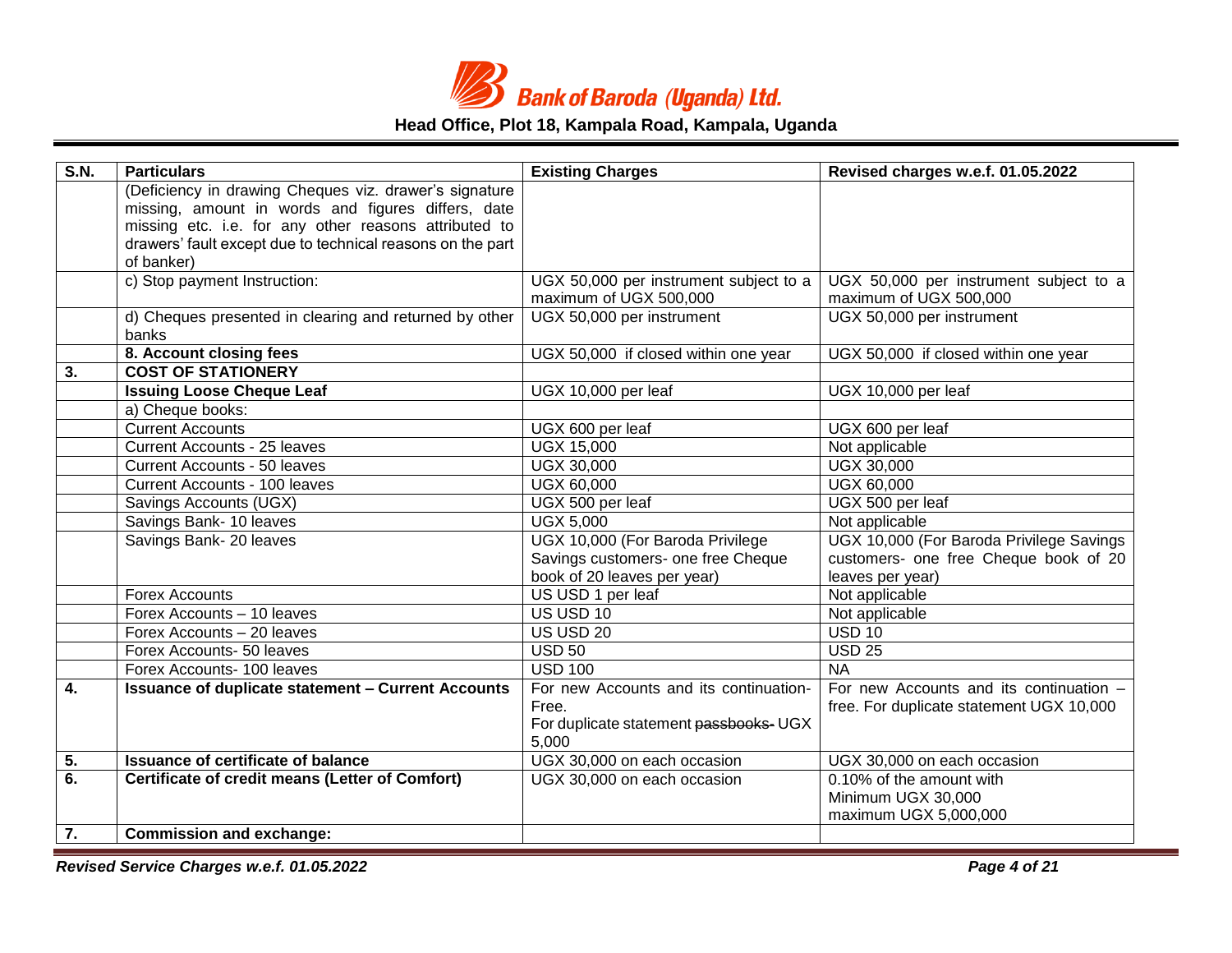

| S.N.       | <b>Particulars</b>                                                                  | <b>Existing Charges</b>                                                                                                                                                                                                    | Revised charges w.e.f. 01.05.2022                                                                                                                                                                                                                 |
|------------|-------------------------------------------------------------------------------------|----------------------------------------------------------------------------------------------------------------------------------------------------------------------------------------------------------------------------|---------------------------------------------------------------------------------------------------------------------------------------------------------------------------------------------------------------------------------------------------|
|            | a) For collection of Cheques/drafts/bills                                           | 0.25% of instrument amount subject to<br>minimum UGX 10,000 and maximum<br>UGX 100,000. (50% of above charges be<br>levied in case instruments returned<br>unpaid)                                                         | 0.25% of instrument amount subject to<br>minimum UGX 10,000 and maximum UGX<br>100,000. (50% of above charges be levied<br>in case instruments returned unpaid)                                                                                   |
|            | b) Exchange for bills purchased                                                     | 1.50% of the instrument amount subject<br>to minimum UGX 15,000 plus collection<br>charges.                                                                                                                                | 1.50% of the instrument amount subject to<br>minimum UGX 15,000 plus collection<br>charges.                                                                                                                                                       |
|            | c) Interest in case of Cheque purchased is returned                                 | 25% from 22 <sup>nd</sup> day until the date of actual<br>recovery                                                                                                                                                         | 25% from 22 <sup>nd</sup> day until the date of actual<br>recovery                                                                                                                                                                                |
|            | d) Postages                                                                         | UGX 1,500 per instrument irrespective of<br>whether the instrument was realised or<br>not realised                                                                                                                         | UGX 1,500 per instrument irrespective of<br>whether the instrument was realised or not<br>realised                                                                                                                                                |
| 8.         | Exchange / commission on Demand Drafts / Banker's<br><b>Cheques / mail transfer</b> |                                                                                                                                                                                                                            |                                                                                                                                                                                                                                                   |
|            | a) Demand Draft/Mail Transfer                                                       | 0.25% subject to minimum UGX<br>20,000 and maximum UGX 100,000<br>For non-customers commission to be<br>levied @ 0.50% (minimum UGX<br>25,000 without any maximum limit)                                                   | 0.25% subject to minimum UGX 20,000<br>and maximum UGX 100,000<br>For non-customers commission to be<br>levied @ 0.50% (minimum UGX 25,000<br>without any maximum limit)                                                                          |
|            | b) Cancellation of Demand Draft/issue of duplicate<br><b>Demand Draft</b>           | <b>UGX 10,000</b><br>$\bullet$                                                                                                                                                                                             | <b>UGX 10,000</b><br>$\bullet$                                                                                                                                                                                                                    |
|            | c) Banker's Cheque / Bills Payable- charges for issuance                            | 0.25% subject to minimum UGX<br>$\bullet$<br>15,000 and maximum UGX 75,000                                                                                                                                                 | 0.25% subject to minimum UGX 15,000<br>$\bullet$<br>and maximum UGX 75,000                                                                                                                                                                        |
| 9.         | <b>Safe Custody</b>                                                                 | UGX 50,000 per small packet per<br>$\bullet$<br>annum<br>UGX 75,000 per big packet per<br>annum                                                                                                                            | UGX 50,000 per small packet per<br>$\bullet$<br>annum<br>UGX 75,000 per big packet per annum<br>$\bullet$                                                                                                                                         |
| 10.<br>11. | <b>Rent on Lockers</b><br><b>Advances</b>                                           | Rent to be collected according to the<br>Size of lockers viz:<br>Small Size - UGX 250,000 p.a.<br>$\bullet$<br>Medium Size - UGX 500,000 p.a.<br>Large Size - UGX 750,000 p.a.<br>Extra Large Size - UGX 1,000,000<br>p.a. | Rent to be collected according to the Size<br>of lockers viz:<br>Small Size - UGX 300,000 p.a.<br>$\bullet$<br>Medium Size - UGX 550,000 p.a.<br>$\bullet$<br>Large Size - UGX 850,000 p.a.<br>$\bullet$<br>Extra Large Size - UGX 1,200,000 p.a. |

*Revised Service Charges w.e.f. 01.05.2022 Page 5 of 21*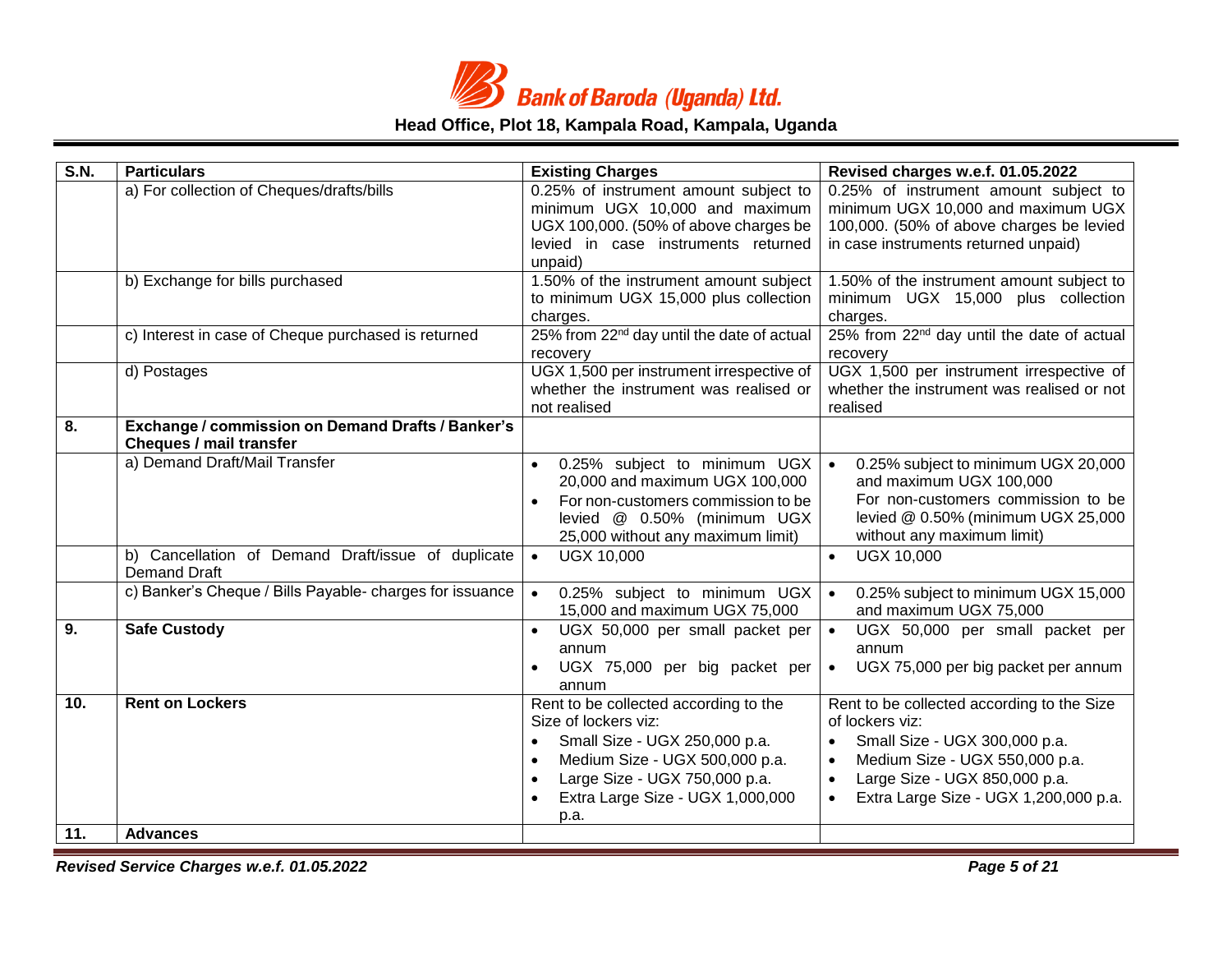

| S.N. | <b>Particulars</b>          | <b>Existing Charges</b>                                                                                                                           | Revised charges w.e.f. 01.05.2022                                                                                                                                                |
|------|-----------------------------|---------------------------------------------------------------------------------------------------------------------------------------------------|----------------------------------------------------------------------------------------------------------------------------------------------------------------------------------|
|      | a) Commitment charges       | 0.50% per quarter on unutilized OD limit<br>below 75% of the average limit in that                                                                | 0.50% per quarter on unutilized OD limit<br>below 75% of the average limit in that                                                                                               |
|      |                             | quarter. It shall be applicable to all fresh                                                                                                      | quarter. It shall be applicable to all fresh                                                                                                                                     |
|      |                             | sanctions and also upon renewal of the                                                                                                            | sanctions (Excluding ODBOD) and also                                                                                                                                             |
|      |                             | existing proposals                                                                                                                                | upon renewal of the existing proposals                                                                                                                                           |
|      | b) Processing fee           | A charge of 1% (for fund or non-fund<br>based) shall be levied to cover the<br>processing charges on all fresh<br>proposals and renewals thereof. | UGX Facilities: A charge of 1.00% p.a. (for<br>fund or non-fund based) shall be levied to<br>cover the processing charges on all fresh<br>proposals and renewals thereof.        |
|      |                             | Processing fee for salary loan for entire<br>period - 2%                                                                                          | <b>USD Facilities:</b> A charge of 0.75% p.a. (for<br>fund or non-fund based) shall be levied to<br>cover the processing charges on all fresh<br>proposals and renewals thereof. |
|      |                             |                                                                                                                                                   | Processing fee for Retail Loans except<br>Overdraft Limit to be levied onetime at the<br>time of sanction of fresh proposal.                                                     |
|      |                             |                                                                                                                                                   | Option: In case of Term Loan (Tenor wise):<br>If Onetime processing charges is<br>requested, to be levied as under:                                                              |
|      |                             |                                                                                                                                                   | Tenor of Term<br>Processing<br>fee<br>(One time)<br>Loan                                                                                                                         |
|      |                             |                                                                                                                                                   | Upto 3 Years<br>1.50% on sanctioned<br>Amount                                                                                                                                    |
|      |                             |                                                                                                                                                   | 3 <sup>1</sup><br>2.00% on sanctioned<br>More<br>Than<br>Years<br>Amount                                                                                                         |
|      | c) Interest on TOD          | To be levied @PLR Plus 5% (Maximum                                                                                                                | <b>UGX Facilities:</b> To be levied @PLR Plus                                                                                                                                    |
|      |                             | @30%), However a minimum interest                                                                                                                 | 5.00% p.a.                                                                                                                                                                       |
|      |                             | amount of UGX 10,000 to be recovered<br>per month.                                                                                                | <b>USD Facilities:</b> To be levied @PLR Plus                                                                                                                                    |
|      |                             |                                                                                                                                                   | 3.00% p.a.                                                                                                                                                                       |
|      | d) Interest on Adhoc/Excess |                                                                                                                                                   | For any Adhoc/Excess credit facilities in                                                                                                                                        |
|      |                             |                                                                                                                                                   | UGX as well as USUSD facilities, an                                                                                                                                              |
|      |                             |                                                                                                                                                   | additional interest of 3.00% p.a. over and                                                                                                                                       |

*Revised Service Charges w.e.f. 01.05.2022 Page 6 of 21*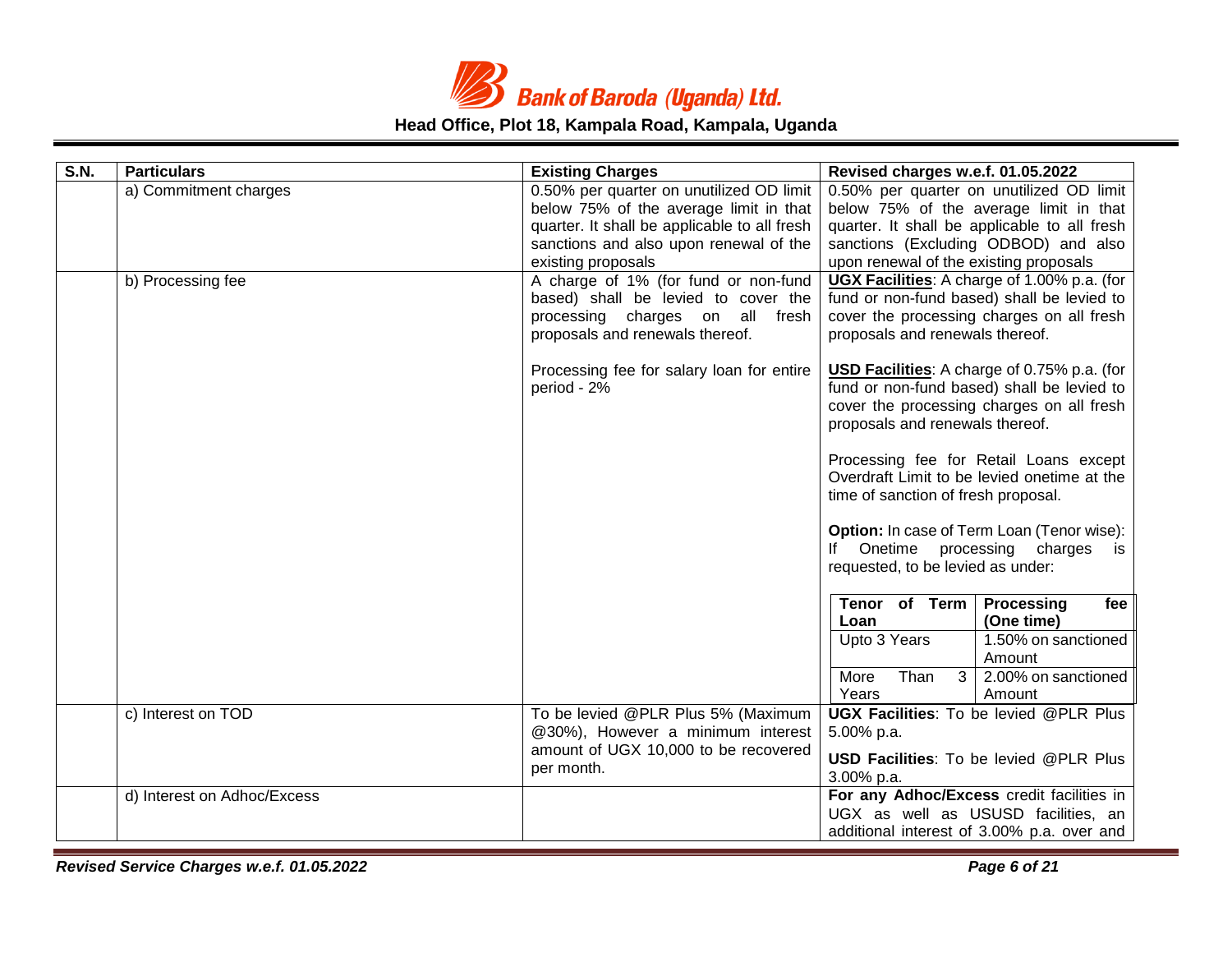

| S.N. | <b>Particulars</b>                                                                                               | <b>Existing Charges</b>                                                                                                                                                                                                                                                                                                                                         | Revised charges w.e.f. 01.05.2022                                                                                                                                                                                                                                                                                                                       |
|------|------------------------------------------------------------------------------------------------------------------|-----------------------------------------------------------------------------------------------------------------------------------------------------------------------------------------------------------------------------------------------------------------------------------------------------------------------------------------------------------------|---------------------------------------------------------------------------------------------------------------------------------------------------------------------------------------------------------------------------------------------------------------------------------------------------------------------------------------------------------|
|      |                                                                                                                  |                                                                                                                                                                                                                                                                                                                                                                 | above exiting/applicable interest rate on<br>regular limits to be applied.                                                                                                                                                                                                                                                                              |
|      | e) Commission on Guarantee/Letter of Credit (BG/LC)                                                              | 0.75% per quarter or part thereof,<br>subject to minimum UGX 10,000<br>0.50% of above charges be levied for<br>BG/LC issued against 100% cash<br>margin<br>50% of the commission charged may<br>be refunded to party for complete<br>unutilized quarters. (In case of<br>original Bank Guarantee Bond/Letter<br>of Credit returned<br>back for<br>cancellation) | 0.75% per quarter or part thereof,<br>subject to minimum UGX 10,000<br>50% of above charges be levied for<br>BG/LC issued against 100% cash<br>margin<br>50% of the commission charged may<br>be refunded to party for complete<br>unutilized quarters. (In case of original<br>Bank Guarantee Bond/Letter of Credit<br>returned back for cancellation) |
|      | f) Pre-payment Charges                                                                                           | In general 0.50% of balance outstanding<br>for each residual year on Term Loan and<br>Demand Loan (except salary and<br>pension loan) subject to Maximum of 2%.                                                                                                                                                                                                 | In general 0.50% of balance outstanding for<br>each residual year on Term Loan and<br>Demand Loan (except salary and pension<br>loan) subject to Maximum of 2%.                                                                                                                                                                                         |
|      | g) Administration fee for allowing cooling period (max 10<br>days) for liquidation of loan                       | Maximum 5% of loan sanctioned amount                                                                                                                                                                                                                                                                                                                            | Maximum 5% of loan sanctioned amount                                                                                                                                                                                                                                                                                                                    |
|      | h) Expenses towards legal fee, valuation fee, stamp duty,<br>CRB charges etc. to be recovered from the borrower. | <b>Actual Expenses</b>                                                                                                                                                                                                                                                                                                                                          | <b>Actual Expenses</b>                                                                                                                                                                                                                                                                                                                                  |
|      | i) Penal Interest (If no Concession in Rate of Interest is<br>involved)                                          |                                                                                                                                                                                                                                                                                                                                                                 | UGX facilities: 5.00% p.a.<br>USD facilities: 3.00% p.a.                                                                                                                                                                                                                                                                                                |
|      | j) Penal Interest (If Concession in Rate of Interest is<br>involved)                                             |                                                                                                                                                                                                                                                                                                                                                                 | UGX facilities: 10.00% p.a.<br>USD facilities: 6.00% p.a.                                                                                                                                                                                                                                                                                               |
|      | k) Deviation/Modification Charges                                                                                | @ 0.10% of facilities sanctioned with<br>maximum UGX 1.00 Mn                                                                                                                                                                                                                                                                                                    | 0.10% of facilities<br>sanctioned<br>with<br>maximum UGX 5.00 Mn                                                                                                                                                                                                                                                                                        |
|      | I) Adhoc facilities/Limits                                                                                       | 1.00% of the Adhoc amount with a<br>maximum of UGX 5.00 Mn                                                                                                                                                                                                                                                                                                      | 1.00% of the Adhoc amount                                                                                                                                                                                                                                                                                                                               |
|      | m) Inspection Charges                                                                                            | Nil                                                                                                                                                                                                                                                                                                                                                             | UGX 100,000 per occasion (Except Retail<br>Loans)                                                                                                                                                                                                                                                                                                       |
| 12.  | <b>Forex Business</b>                                                                                            |                                                                                                                                                                                                                                                                                                                                                                 |                                                                                                                                                                                                                                                                                                                                                         |
|      | 1. Minimum balance for deposit accounts                                                                          |                                                                                                                                                                                                                                                                                                                                                                 |                                                                                                                                                                                                                                                                                                                                                         |

*Revised Service Charges w.e.f. 01.05.2022 Page 7 of 21*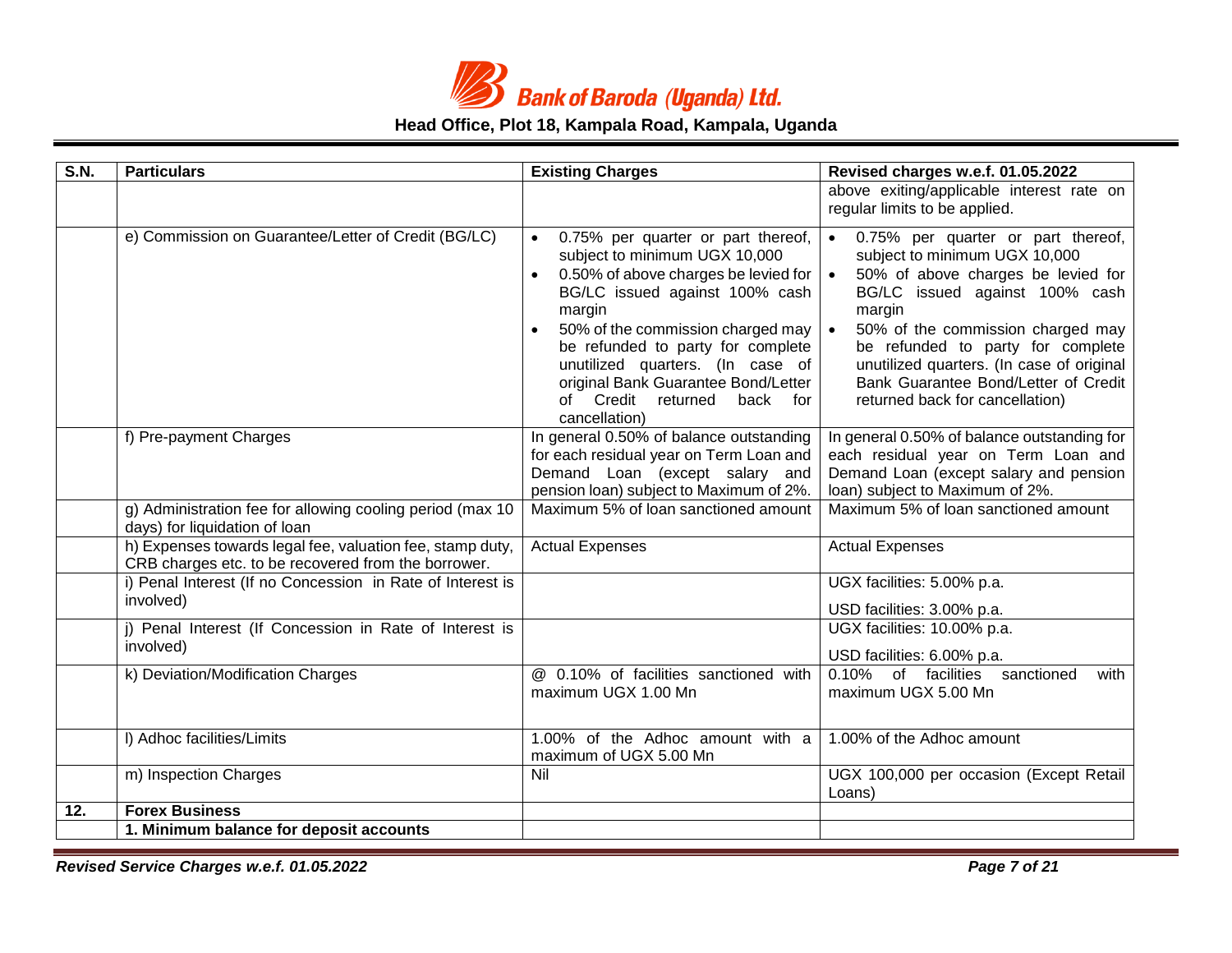

| S.N. | <b>Particulars</b>                                                    | <b>Existing Charges</b>                                                               | Revised charges w.e.f. 01.05.2022                                                                                                                            |
|------|-----------------------------------------------------------------------|---------------------------------------------------------------------------------------|--------------------------------------------------------------------------------------------------------------------------------------------------------------|
|      | a) For individuals Savings Bank/Current Deposit                       | USD/Euro/GBP - 100                                                                    | USD/Euro/GBP - 100                                                                                                                                           |
|      | b) For firms / companies                                              | USD/GBP/Euro - 1000                                                                   | USD/GBP/Euro - 1000                                                                                                                                          |
|      | c) For fixed deposit / short deposit                                  | USD/GBP/Euro - 1000                                                                   | USD/GBP/Euro - 1000                                                                                                                                          |
|      | 2. Penalty for not maintaining minimum balance                        | $-5$<br>USD/GBP/Euro<br>per<br>month                                                  | USD/GBP/Euro - 5 per month irrespective                                                                                                                      |
|      |                                                                       | irrespective of currency                                                              | of currency                                                                                                                                                  |
|      | 3. Statement issuance                                                 | USD 2 per occasion / month                                                            | USD 2 per occasion / month                                                                                                                                   |
|      | 4. Closing of accounts                                                | USD <sub>5</sub>                                                                      | USD <sub>5</sub>                                                                                                                                             |
|      | 5. Issuance of balance certificates                                   | <b>USD 10</b>                                                                         | <b>USD 10</b>                                                                                                                                                |
|      | 6. Interest on TOD                                                    | 12% p.a.                                                                              | <b>UGX Facilities:</b> To be levied @PLR Plus<br>5.00% p.a.                                                                                                  |
|      |                                                                       |                                                                                       | <b>USD Facilities:</b> To be levied @PLR Plus<br>3.00% p.a.                                                                                                  |
|      | 7. Cash payment / receipt                                             |                                                                                       |                                                                                                                                                              |
|      | a) Cash withdrawal                                                    | <b>NIL</b>                                                                            | <b>NIL</b>                                                                                                                                                   |
|      | b) Cash withdrawal for payment in UGX from foreign<br>currency        | <b>NIL</b>                                                                            | <b>NIL</b>                                                                                                                                                   |
|      | c) Cash deposits (big notes) Aggregate per day                        | Upto USD 10,000 - NIL<br>Above SD 10,000 - 0.50% cash<br>handling charges             | Upto USD 10,000 - NIL<br>Above SD 10,000 - 0.50% cash handling<br>charges                                                                                    |
|      | d) Cash deposits (small notes in denomination of USUSD<br>20 & below) | 2.00%                                                                                 | 2.00% irrespective of amount.                                                                                                                                |
| 13.  | <b>Telegraphic Transfer/Swift</b>                                     |                                                                                       |                                                                                                                                                              |
|      | <b>Against cash in UGX/USD</b>                                        | 0.50% of the amount<br>Minimum UGX 20,000 or USD 10<br>Maximum UGX 400,000 or USD 200 | 0.50% of the amount<br>Minimum USD 10<br>Maximum USD 25<br>Irrespective of the currency<br>Only available for education and medical<br>purpose upto USD 5000 |
|      | By debiting account with us:                                          |                                                                                       |                                                                                                                                                              |
|      | <b>Uganda Shillings Account</b>                                       | Swift Charges USD 15 (or equivalent<br>UGX)                                           | Swift Charges USD 15 (or equivalent UGX)                                                                                                                     |
|      | <b>USD Account</b>                                                    | swift charges USD 15 Plus 0.40% of the<br>USD amount (Min USD 10 & Max USD<br>50)     | Swift Charges USD 15 Plus 0.40% of the<br>USD amount (Min USD 10 & Max USD 50)<br>For Education Sector:<br>Minimum USD 10<br>Maximum USD 20                  |

*Revised Service Charges w.e.f. 01.05.2022 Page 8 of 21*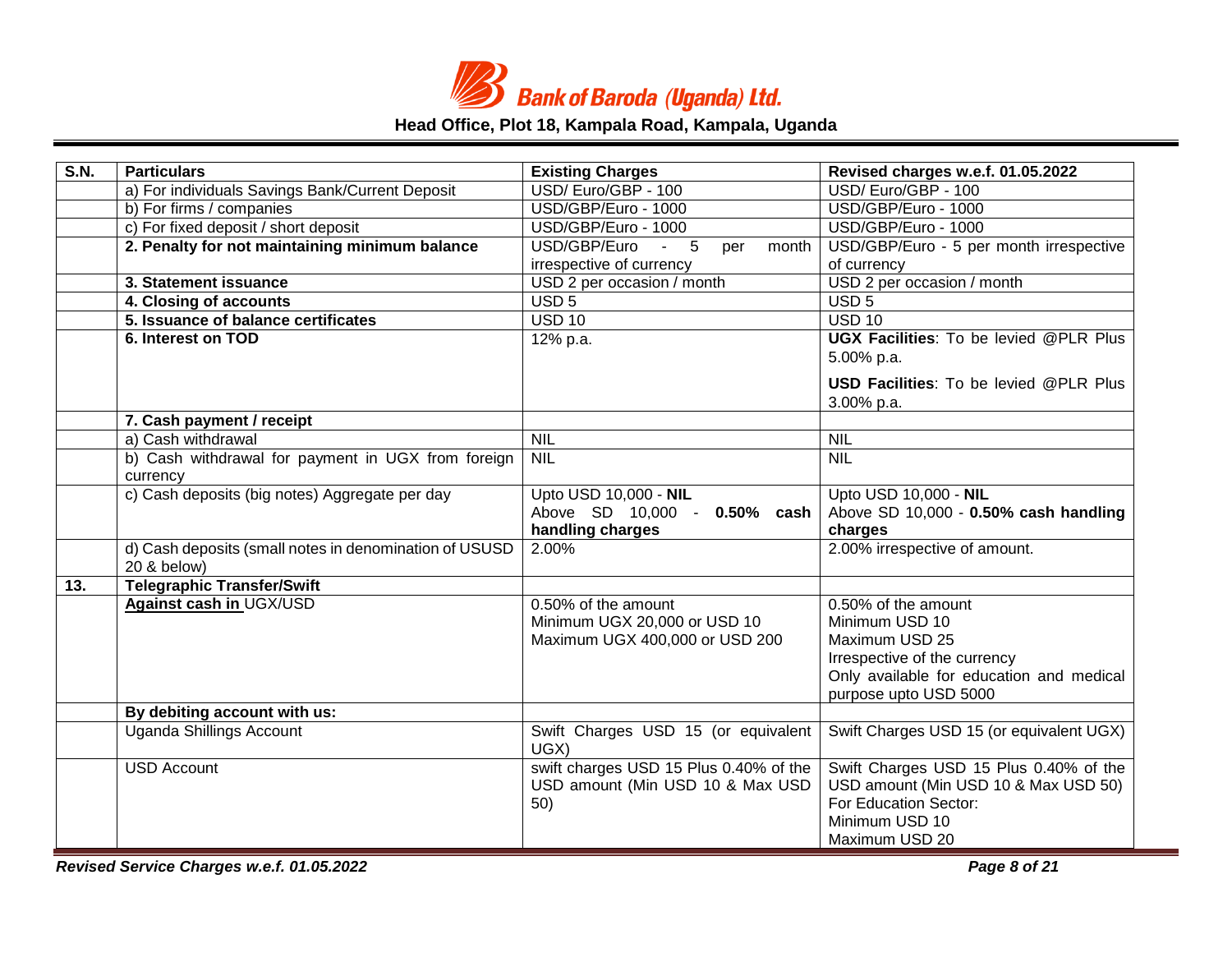

| S.N.              | <b>Particulars</b>                                                                                | <b>Existing Charges</b>                      | Revised charges w.e.f. 01.05.2022      |
|-------------------|---------------------------------------------------------------------------------------------------|----------------------------------------------|----------------------------------------|
| $\overline{14}$ . | <b>Demand Draft / Traveller Cheques</b>                                                           |                                              |                                        |
|                   | <b>Against cash</b>                                                                               |                                              |                                        |
|                   | Uganda Shillings                                                                                  | 0.50% of the shilling amount                 | 0.50% of the shilling amount           |
|                   |                                                                                                   | Minimum UGX 20,000                           | Minimum UGX 20,000                     |
|                   |                                                                                                   | Maximum UGX 400,000                          | Maximum UGX 400,000                    |
|                   | <b>US Dollars</b>                                                                                 | 1% of the USD amount                         | Only available up to USD 2,500         |
|                   |                                                                                                   | Minimum USD 10                               | Minimum USD 10 Plus swift Charges      |
|                   |                                                                                                   | Maximum USD 200                              | Maximum USD 25 Plus swift Charges      |
|                   | By debiting account with us                                                                       |                                              |                                        |
|                   | <b>Uganda Shillings Account</b>                                                                   | Free                                         | Free                                   |
|                   | <b>USD Account</b>                                                                                | 0.40% of the USD amount Plus Swift           | 0.40% of the USD amount Plus Swift     |
|                   |                                                                                                   | charges                                      | charges                                |
|                   |                                                                                                   | Minimum USD 10                               | Minimum USD 10                         |
|                   |                                                                                                   | Maximum USD 200                              | Maximum USD 200                        |
|                   | Stop Payment / Cancellation of Demand Draft                                                       | <b>USD 15</b>                                | <b>USD 15</b>                          |
|                   | <b>Encashment of Travellers' Cheque</b>                                                           | For Customer: 0.50% Plus USD 15<br>$\bullet$ | Not applicable                         |
|                   |                                                                                                   | For Non-customers 1.00% Plus USD             |                                        |
|                   |                                                                                                   | 15                                           |                                        |
| 15.               | <b>Foreign Bills Purchased (FBP)</b>                                                              | 1.00% subject to minimum USD 25 plus         | 1.00% subject to minimum USD 25 plus   |
|                   |                                                                                                   | collection charges                           | collection charges                     |
| 16.               | <b>Letter of Credit and Bank Guarantee</b>                                                        |                                              |                                        |
|                   | a) Commission on                                                                                  |                                              |                                        |
|                   | Sight Letter of Credit (L/C)                                                                      | 0.75%                                        | 0.75%* Minimum USD 300                 |
|                   | Usance Letter of Credit (L/C)<br>$\bullet$                                                        | $0.75\%$ *                                   | 0.75%* Minimum USD 300                 |
|                   | Against Counter Guarantee of Bank of Baroda                                                       |                                              | 0.75%* Minimum USD 300                 |
|                   | Against Counter Guarantee of other than Bank of                                                   |                                              |                                        |
|                   | Baroda                                                                                            |                                              | 0.75%* Minimum USD 300                 |
|                   |                                                                                                   |                                              | plus processing Charges 0.75% of the   |
|                   |                                                                                                   |                                              | value of the guarantee charges Minimum |
|                   |                                                                                                   |                                              | <b>USD 300</b>                         |
|                   | b) Commission on Guarantee                                                                        | $0.75\%$ *                                   | $0.75\%$ *                             |
|                   | *These charges are per quarter. For 100% cash margin, 50% of stipulated charges to be levied from |                                              |                                        |
|                   | such customers including on minimum charges                                                       |                                              |                                        |
|                   | c) LC Advising Commission                                                                         | <b>UGX 50,000</b>                            | For Bank's Customer- USD 100           |
|                   |                                                                                                   |                                              | Other Bank's Customer- USD 200         |
|                   |                                                                                                   |                                              |                                        |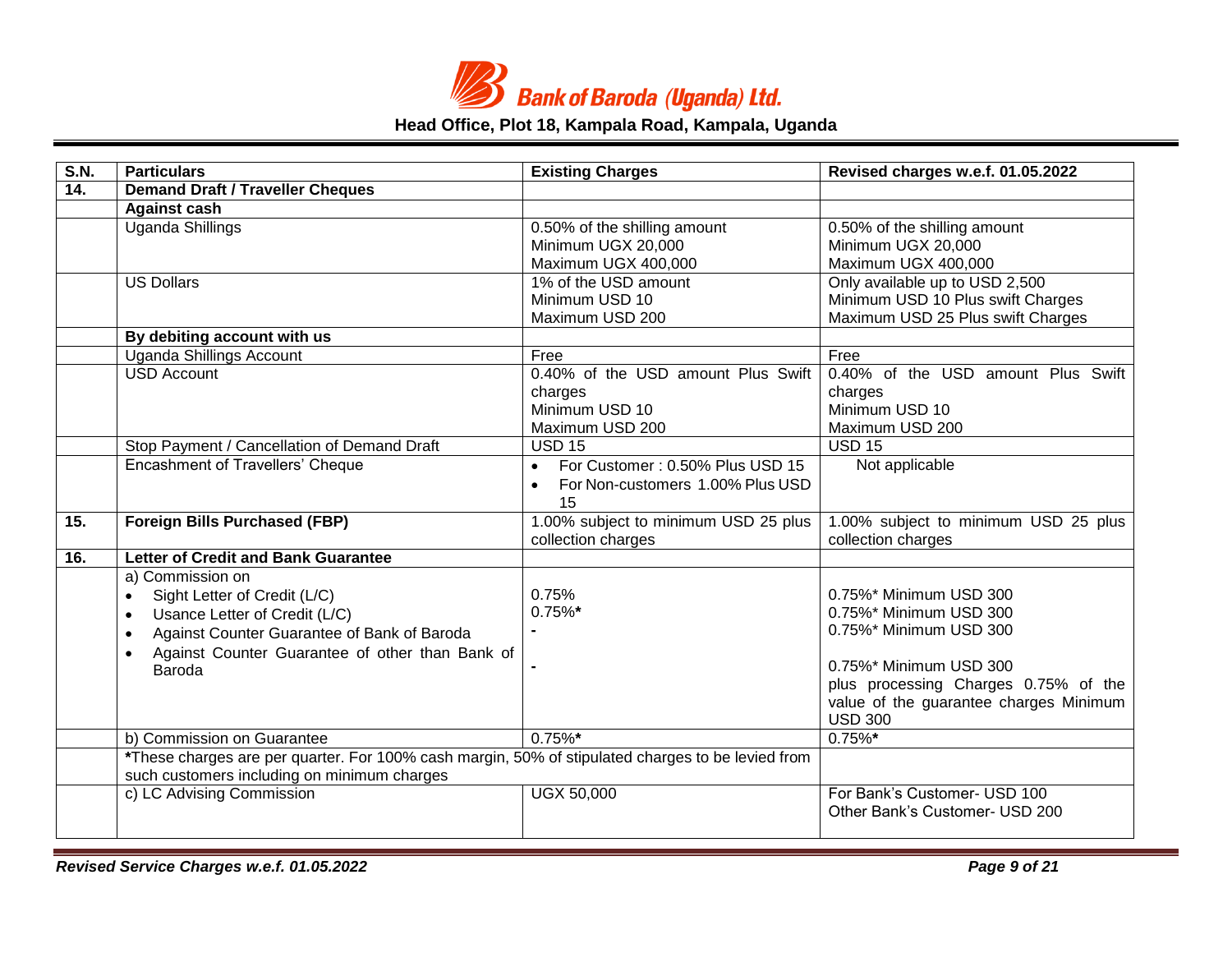

| S.N. | <b>Particulars</b>                              | <b>Existing Charges</b>             | Revised charges w.e.f. 01.05.2022     |
|------|-------------------------------------------------|-------------------------------------|---------------------------------------|
|      | d) Amendment of LC                              | <b>UGX 50,000</b>                   | For Bank's customer- USD 50           |
|      |                                                 |                                     | Other Bank's customer- USD 100        |
|      | e) FIBC / AB under LC                           | <b>NIL</b>                          | <b>NIL</b>                            |
| 17.  | <b>Collection / Remittances</b>                 |                                     |                                       |
|      | a) FIBC other than under LC                     | 0.50% Plus USD 15                   | 0.50% Plus USD 15                     |
|      | b) FOBC                                         | 0.50% Plus USD 15                   | 0.50% Plus USD 15                     |
|      | c) Inward Foreign Remittance                    | USD <sub>6</sub>                    | USD <sub>7</sub>                      |
|      | d) RTGS Charges                                 | Outward- UGX 15,000 per transaction | Outward- UGX 15,000 per transaction   |
|      |                                                 | Inward- UGX 5,000 per transaction   | Inward- UGX 5,000 per transaction     |
|      |                                                 |                                     |                                       |
|      | Foreign Currency RTGS Charges within Uganda     | Outward- USD 10 per remittance      | Outward- USD 10 per remittance        |
|      |                                                 | Inward- USD 6 per transaction       | Inward- USD 7 per transaction         |
|      |                                                 |                                     |                                       |
|      | e) EFT Charges                                  | Outward- UGX 2,500 per transaction  | Outward- UGX 2,500 per transaction    |
|      |                                                 | Inward- UGX 2,000 per transaction   | Inward- UGX 2,000 per transaction     |
|      |                                                 |                                     |                                       |
|      | Foreign currency EFT charges                    | Outward- US USD 10 per remittance   | Outward- US USD 10 per remittance     |
|      |                                                 | Inward - USD 3 per transaction      | Inward - USD 3 per transaction        |
|      | f) Local Clearing Foreign Currency              | <b>NIL</b>                          | <b>NIL</b>                            |
|      |                                                 |                                     |                                       |
| 18.  | <b>Rapid Funds2India</b>                        |                                     |                                       |
|      | Remittances to Bank of Baroda branches in India |                                     |                                       |
|      | Debit to UGX Accounts (Customers)               | <b>UGX 15,000</b>                   | <b>UGX 10,000</b>                     |
|      | Cash UGX (non-customers)                        | <b>UGX 25,000</b>                   | <b>UGX 25,000</b>                     |
|      | Debit to USD Accounts (Customers)               | UGX 15,000 or equivalent in USD     | UGX 10,000 or equivalent in USD       |
|      | Cash USD (Non-customers)                        | UGX 25,000 or equivalent in USD     | UGX 25,000 or equivalent in USD (only |
|      |                                                 |                                     | available for education and medical   |
|      |                                                 |                                     | purpose upto Max USD 2,500)           |
|      | Remittances to OTHER Banks in India             |                                     |                                       |
|      | Debit to UGX Accounts (Customers)               | <b>UGX 25,000</b>                   | <b>UGX 25,000</b>                     |

*Revised Service Charges w.e.f. 01.05.2022 Page 10 of 21*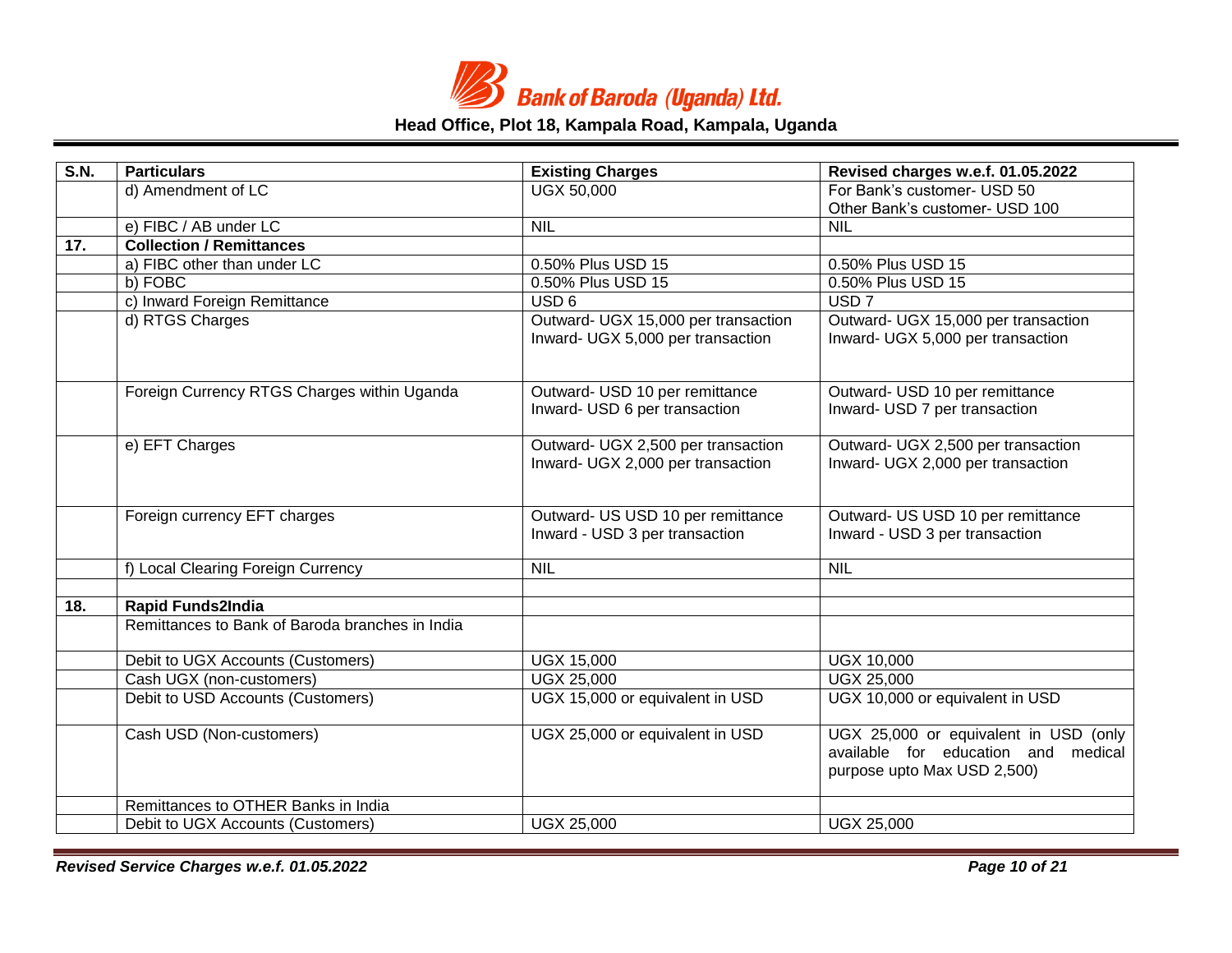

| S.N. | <b>Particulars</b>                                                     | <b>Existing Charges</b>                                                                                                        | Revised charges w.e.f. 01.05.2022                                                                                                                   |
|------|------------------------------------------------------------------------|--------------------------------------------------------------------------------------------------------------------------------|-----------------------------------------------------------------------------------------------------------------------------------------------------|
|      | Cash UGX (Non-customers)                                               | <b>UGX 35,000</b>                                                                                                              | <b>UGX 40,000</b>                                                                                                                                   |
|      | Debit to USD Accounts                                                  | UGX 25,000 or equivalent in USD                                                                                                | UGX 25,000 or equivalent in USD                                                                                                                     |
|      | By Cash in USD                                                         | UGX 35,000 or equivalent in USD                                                                                                | UGX 50,000 or equivalent in USD plus<br>applicable cash handling charge<br>(only available for education and medical<br>purpose upto Max USD 2,500) |
| 19.  | <b>Intersol Charges</b>                                                | UGX 1,000 per entry                                                                                                            | $\overline{UG}$ X 1,000 per entry                                                                                                                   |
|      | Inter branch transaction under CBS                                     | (Intersol charges for school fee collection<br>$-$ NIL)                                                                        | (Intersol charges for school fee collection -<br>NIL)                                                                                               |
| 20.  | <b>ATM/Debit Card Charges</b>                                          |                                                                                                                                |                                                                                                                                                     |
|      | Uncollected cards destroyed                                            | UGX 5,000 if not collected within three<br>months                                                                              | UGX 5,000 if not collected within three<br>months                                                                                                   |
|      | Replacement of faulty ATM card                                         | UGX 10,000 per occasion                                                                                                        | UGX 10,000 per occasion                                                                                                                             |
|      | Replacement of lost ATM card                                           | UGX 25,000 per occasion                                                                                                        | UGX 25,000 per occasion                                                                                                                             |
|      | <b>ATM Withdrawal Charges</b>                                          | UGX 660 (Including excise duty) Per<br>Transaction<br>(For Baroda Privilege Savings bank<br>Customer and Staff Accounts - NIL) | UGX 660 (Including excise duty) Per<br>Transaction<br>(For Baroda Privilege Savings<br>bank<br>Customer and Staff Accounts - NIL)                   |
|      | <b>Cardless Withdrawal</b>                                             | UGX 300 per transaction                                                                                                        | <b>NIL</b>                                                                                                                                          |
|      | ATM withdrawal charges - VISA (Other bank ATM)                         | UGX 2,200 (Including excise duty) Per<br>Transaction                                                                           | UGX 5,000 (Including excise duty) Per<br>Transaction                                                                                                |
|      | ATM withdrawal charges - VISA (Other bank ATM-<br>International)       | UGX 3,000 (Including excise duty) Per<br>Transaction                                                                           | UGX 15,000 (Including excise duty) Per<br>Transaction                                                                                               |
|      | Balance Inquiry charges - VISA (Other bank ATM)                        | UGX 700 (Including excise duty) Per<br>Transaction                                                                             | UGX 700 (Including excise duty) Per<br>Transaction                                                                                                  |
|      | Balance Inquiry - VISA (Other bank ATM- International)                 | UGX 1,000 (Including excise duty) Per<br>Transaction                                                                           | UGX 1,500 (Including excise duty) Per<br>Transaction                                                                                                |
|      | Online Credit Transaction (OCT) surcharge                              | UGX 700 (Including excise duty) Per<br>Transaction                                                                             | UGX 700 (Including excise duty) Per<br>Transaction                                                                                                  |
|      | Credit<br>(OCT)<br>Online<br>Transaction<br>surcharge<br>International | UGX 700 (Including excise duty) Per<br>Transaction                                                                             | UGX 700 (Including excise duty) Per<br>Transaction                                                                                                  |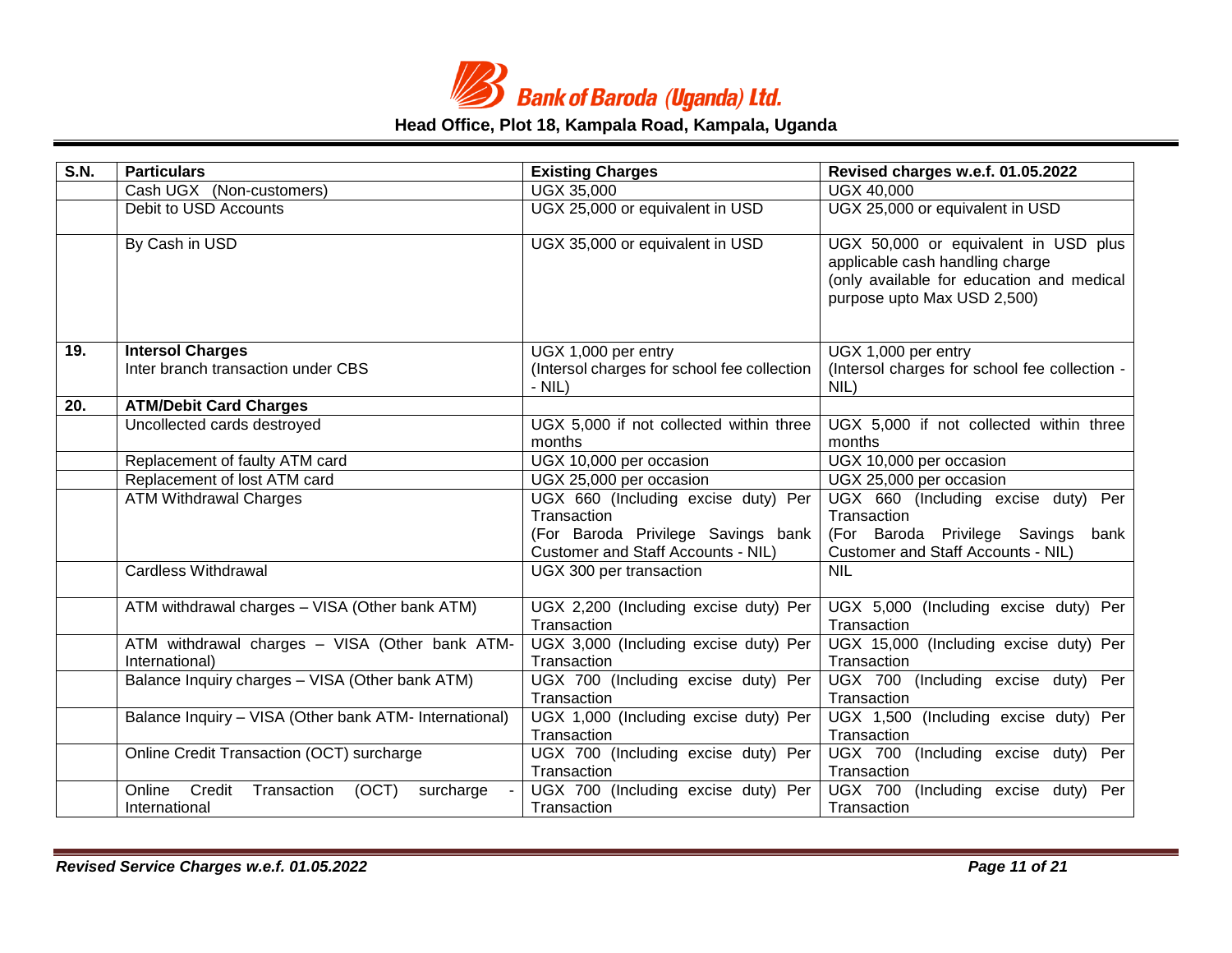

| <b>S.N.</b> | <b>Particulars</b>                                                     | <b>Existing Charges</b>                                     | Revised charges w.e.f. 01.05.2022                    |
|-------------|------------------------------------------------------------------------|-------------------------------------------------------------|------------------------------------------------------|
|             | (AFD)<br>surcharge<br>Automatic<br>Fuel Dispenser                      | UGX 300 (Including excise duty) Per                         | UGX 300 (Including excise duty) Per                  |
|             | International                                                          | Transaction                                                 | Transaction                                          |
|             | Travel and Entertainment (T&E) surcharge - International               | UGX 300 (Including excise duty) Per                         | UGX 300 (Including excise duty) Per                  |
|             |                                                                        | Transaction                                                 | Transaction                                          |
|             | ATM Decline on Other Bank ATM (Domestic and                            | UGX 1,000 (Including excise duty) Per                       | UGX 1,000 (Including excise duty) Per                |
|             | International)                                                         | Transaction                                                 | Transaction                                          |
|             | PIN Change on Other Bank ATM (Domestic and                             | UGX 1,000 (Including excise duty) Per                       | UGX 1,000 (Including excise duty) Per                |
|             | International)<br>Purchase Petrol/Fuel/Gas station/Education surcharge | Transaction<br>UGX 1,000 (Including excise duty) Per        | Transaction<br>UGX 1,000 (Including excise duty) Per |
|             |                                                                        | Transaction                                                 | Transaction                                          |
|             | VROL transaction enquiry less than 120 days / over                     |                                                             | USD 1.00 equivalent                                  |
|             | 120days                                                                |                                                             |                                                      |
|             | Raising Chargebacks (Not attributed to Bank)                           |                                                             | USD 2.00 equivalent                                  |
|             |                                                                        |                                                             |                                                      |
| 21.         | Internet Banking (For Baroda Privilege Savings                         |                                                             |                                                      |
|             | Accounts – Free), For other accounts as per details given              |                                                             |                                                      |
|             | below:                                                                 |                                                             |                                                      |
|             | Funds Transfer (Retail & Corporate)                                    |                                                             |                                                      |
|             | <b>To Self Account</b>                                                 | UGX 1,000 per transaction                                   | Free                                                 |
|             | To Third party within Bank                                             | UGX 2,000 per transaction                                   | Free                                                 |
|             | <b>SMS Alerts</b>                                                      | UGX 500 per SMS alert                                       | Free                                                 |
|             | <b>Annual Maintenance Charges</b>                                      | Retail- UGX 5,000                                           | Free                                                 |
|             | Fund transfer to Other Bank - EFT                                      | Corporate- UGX 50,000<br>Service over the Counter- As above | Service over the Counter- As above                   |
|             |                                                                        |                                                             |                                                      |
|             | Rapid Funds to India                                                   | Service over the Counter- As above                          | Service over the Counter- As above                   |
| 22.         | <b>Collection of URA Taxes</b>                                         | UGX 2,500 per transaction                                   | UGX 2,500 per transaction                            |
| 23.         | Mobile Banking (M-Connect) + UG                                        |                                                             |                                                      |
|             | To Self Account                                                        | UGX 1,000 per transaction                                   | Free                                                 |
|             | To Third party within Bank                                             | UGX 2,000 per transaction                                   | Free                                                 |
|             | Fund transfer to Other Bank - EFT                                      | Service over the Counter- As above                          | Service over the Counter- As above                   |
|             | Rapid Funds to India                                                   | Service over the Counter- As above                          | Service over the Counter- As above                   |
| 24.         | <b>Agent Banking Channel</b>                                           |                                                             |                                                      |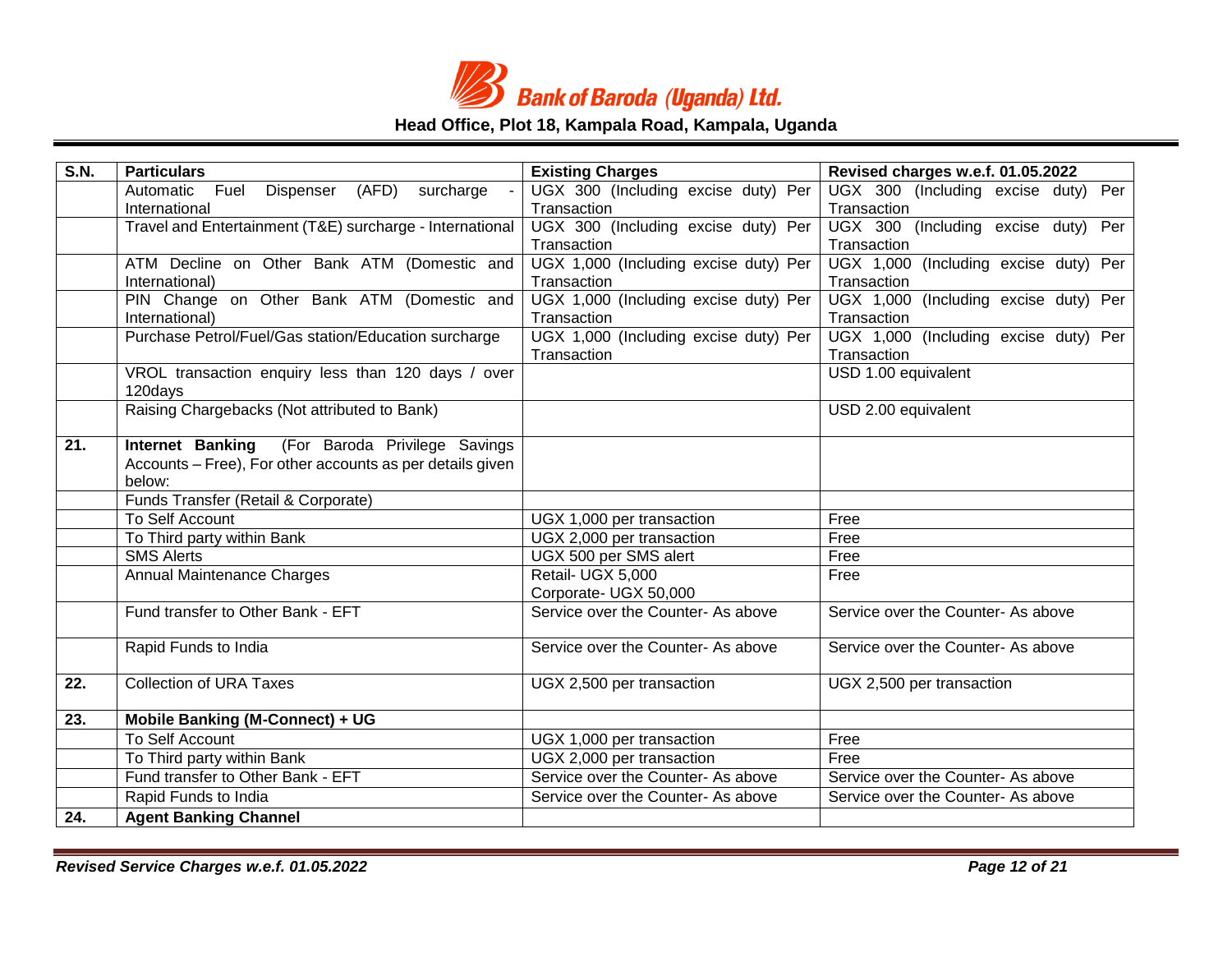

| <b>S.N.</b> | <b>Particulars</b>                                    | <b>Existing Charges</b> | Revised charges w.e.f. 01.05.2022       |
|-------------|-------------------------------------------------------|-------------------------|-----------------------------------------|
|             | Cash Withdrawal Charges (Baroda Agent)                | <b>UGX 600</b>          | <b>UGX 1,000</b>                        |
|             |                                                       |                         |                                         |
|             | Cash Withdrawal Charges (Other Bank Agent)            | <b>UGX 2,000</b>        | <b>UGX 2,000</b>                        |
|             |                                                       |                         |                                         |
|             | Cash Deposit Charges (Baroda Agent)                   | <b>UGX 500</b>          | <b>UGX 500</b>                          |
|             | Cash Deposit Charges (Other Bank Agent)               | <b>UGX 950</b>          | <b>UGX 950</b>                          |
|             |                                                       |                         |                                         |
|             | Balance Inquiry Charges (Baroda Agent)                | <b>UGX 300</b>          | <b>UGX 300</b>                          |
|             | Balance Inquiry Charges (Other Bank Agent)            | <b>UGX 500</b>          | <b>UGX 500</b>                          |
|             | Mini Statement Charges (Baroda Agent)                 | <b>UGX 300</b>          | <b>UGX 300</b>                          |
|             | Mini Statement Charges (Other Bank Agent)             | <b>UGX 500</b>          | <b>UGX 500</b>                          |
| 25.         | Charges from the Retail clients for successful direct |                         | Upto UGX 200 Million- UGX 23,000 per    |
|             | participation in Primary Auction in Govt. Securities  |                         | deal                                    |
|             | conducted by BOU                                      |                         | >= UGX 200 Million- UGX 59,000 per deal |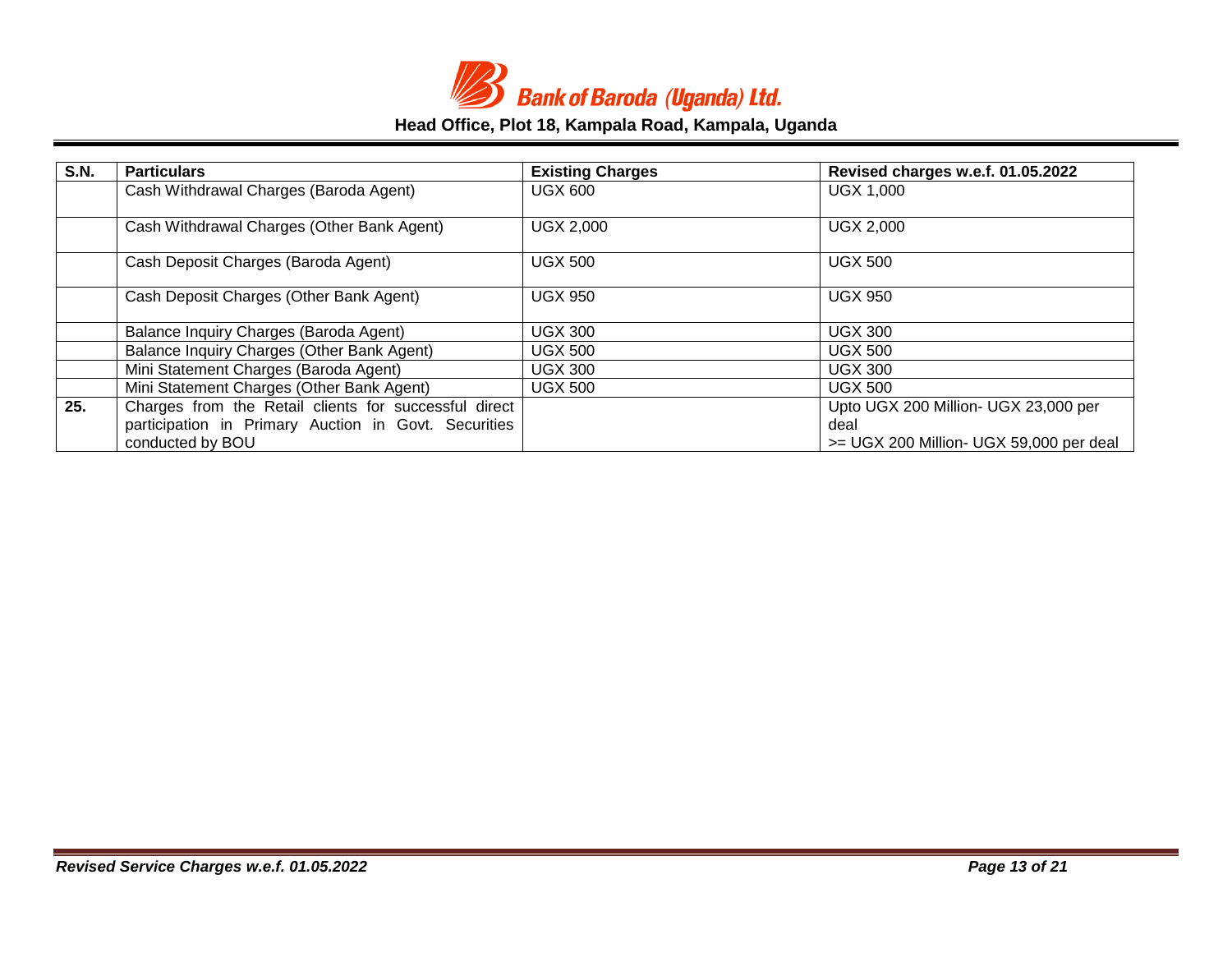

# **Charges for Premium / platinum products are as under:**

#### **1. Baroda Premium Savings Accounts in UGX currency**

**Minimum Deposit amount:** No lower limit **Rate of Interest:** Card Rate **Minimum Monthly average balance requirement:** UGX 10,000,000 **Minimum balance charges:** UGX 150,000

| <b>Charges type</b>                              | <b>Baroda Premium Savings Accounts in UGX currency</b> |  |
|--------------------------------------------------|--------------------------------------------------------|--|
| <b>Cheque Book Charges</b>                       | Free 5 Cheque books of 20 leaves per year              |  |
| <b>Cash Handling Charges</b>                     | Free                                                   |  |
| Cash Withdrawal Charges                          | <b>UGX 1,000</b>                                       |  |
| <b>Intersol Transaction Charges</b>              | Free                                                   |  |
| Charges on Withdrawal on Baroda ATM              | Free                                                   |  |
| Ledger Folio Charges / Accounts Maintenance fees | Free                                                   |  |
| <b>Charges of Monthly Statement</b>              | Free                                                   |  |
|                                                  | Remittances to Bank of Baroda in India UGX 5,000       |  |
| Charges of Rapid funds 2 India                   | Remittances to OTHER banks in India UGX 15,000         |  |
| <b>RTGS Charges</b>                              | UGX 10,000 per transaction                             |  |
| RTGS Charges - Inward                            | Free                                                   |  |
| <b>TT Commission</b>                             | Free                                                   |  |
| <b>TT Charges</b>                                | Swift Charges US USD 15.00 (or equivalent UGX)         |  |
| TT Charges - Inward                              | Free                                                   |  |
| <b>EFT Charges</b>                               | UGX 2,500 Per Transaction                              |  |
| EFT Charges - Inward                             | Free                                                   |  |
| <b>Currency Conversion Rate</b>                  | <b>Premium Rates</b>                                   |  |
| Baroda Connect (Internet Banking)                | Free                                                   |  |
| Baroda Mobile Banking                            | Free                                                   |  |
| Baroda M-passbook within Baroda Mobile Banking   | Free                                                   |  |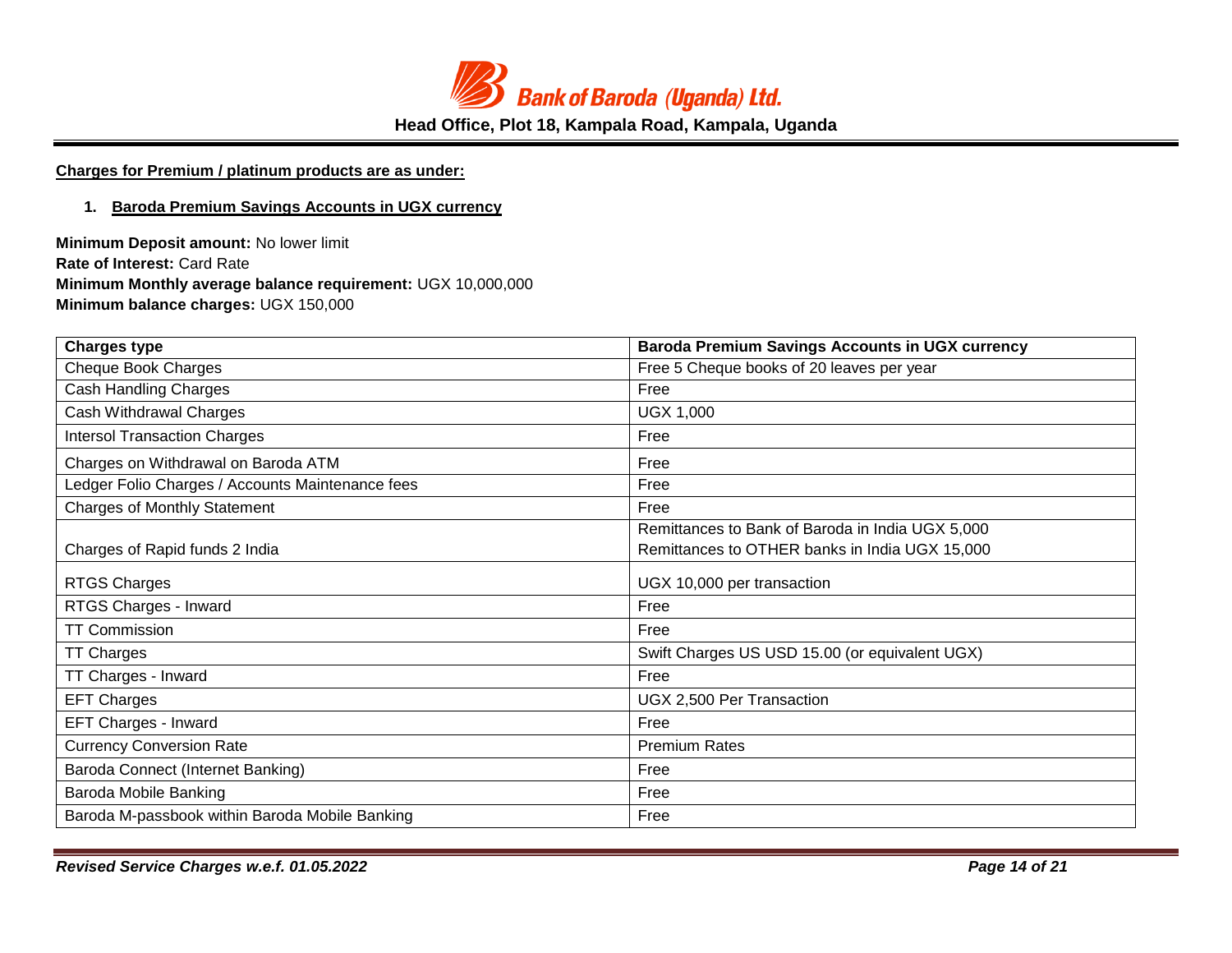

| Closing of Accounts (within one year)                | UGX 150,000 if closed within a year             |  |
|------------------------------------------------------|-------------------------------------------------|--|
| Locker Allotment                                     | Preferential allotment, subject to availability |  |
| Locker Charges                                       | 20% Concession in Locker Rent                   |  |
| Charges on Issuance of Demand Draft / Bankers Cheque | Free                                            |  |
| Loan Processing Charges                              | 10% Concession in loan processing charges       |  |

### **2. Baroda Premium Savings Accounts in USD currency**

**Minimum Deposit amount:** No lower limit **Rate of Interest:** Card Rate **Minimum Monthly average balance requirement:** USD 5000 **Minimum balance charges:** USD 25

| <b>Charges type</b>                              | <b>Baroda Premium Savings Accounts in USD currency</b>         |  |
|--------------------------------------------------|----------------------------------------------------------------|--|
| <b>Cheque Book Charges</b>                       | Free 5 Cheque books of 20 leaves per year                      |  |
|                                                  | Free, Cash Deposits (small notes in denomination of USUSD 20 & |  |
| Cash Handling Charges                            | below) 2%                                                      |  |
| Cash Withdrawal Charges                          | Free                                                           |  |
| <b>Intersol Transaction Charges</b>              | Free                                                           |  |
| Ledger Folio Charges / Accounts Maintenance fees | Free                                                           |  |
| <b>Charges of Monthly Statement</b>              | Free                                                           |  |
|                                                  | Remittances to Bank of Baroda in India UGX 5,000               |  |
| Charges of Rapid funds 2 India                   | Remittances to OTHER banks in India UGX 15,000                 |  |
| RTGS Charges                                     | Outward - US USD 5 per remittance                              |  |
| RTGS Charges - Inward                            | Free                                                           |  |
| <b>TT Commission</b>                             | Free                                                           |  |
| <b>TT Charges</b>                                | Swift charges US USD 15.00 (or equivalent UGX)                 |  |
| TT Charges - Inward                              | Free                                                           |  |
| <b>EFT Charges</b>                               | UD USD 2 per transaction                                       |  |
| EFT Charges - Inward                             | Free                                                           |  |
| <b>Currency Conversion Rate</b>                  | Premium rates                                                  |  |
| Baroda Connect (Internet Banking)                | Free                                                           |  |

*Revised Service Charges w.e.f. 01.05.2022 Page 15 of 21*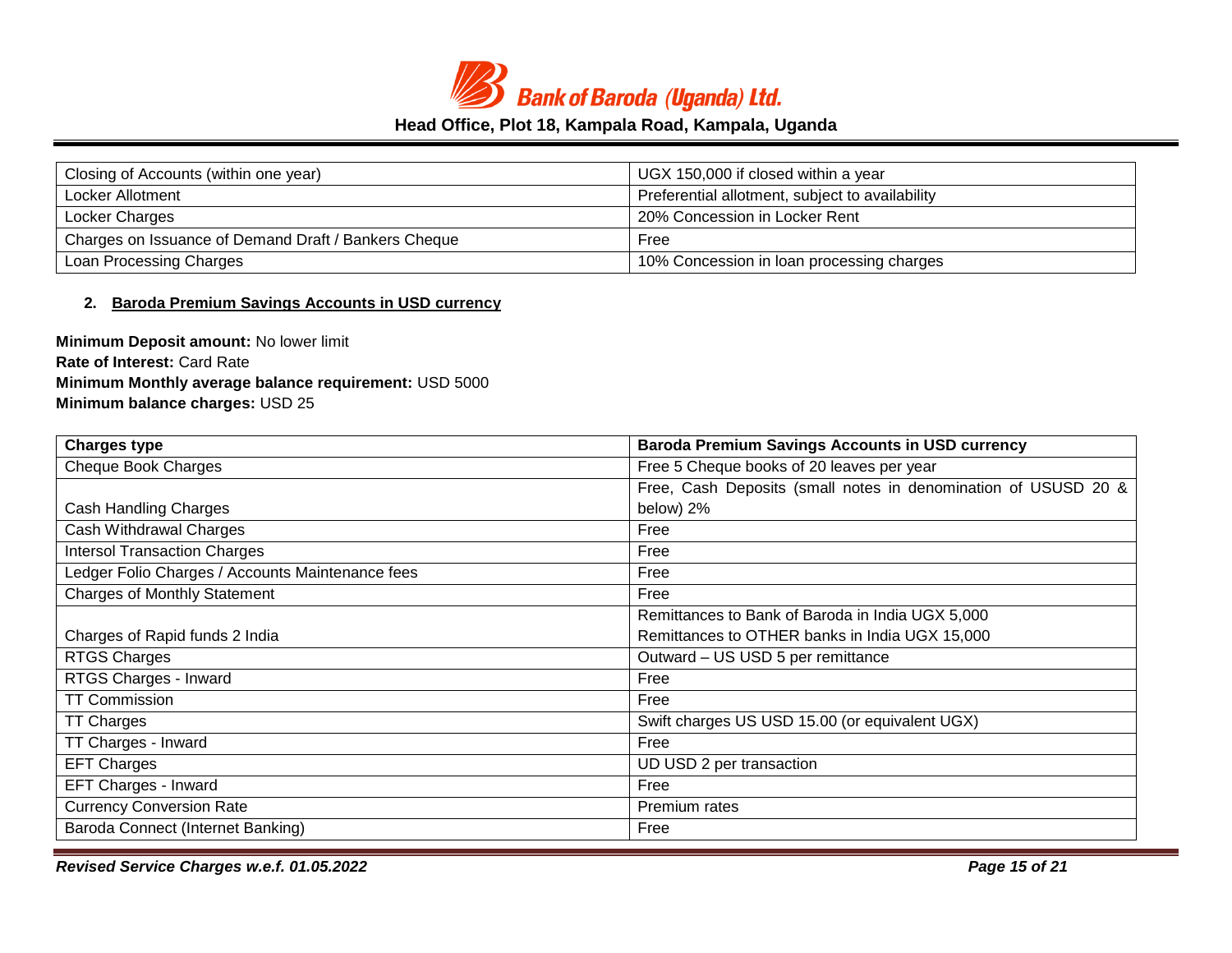

| Baroda Mobile Banking                                | Free                                            |
|------------------------------------------------------|-------------------------------------------------|
| Baroda M-passbook within Baroda Mobile Banking       | Free                                            |
| Closing of Accounts (within one year)                | <b>USD 50</b>                                   |
| Locker Allotment                                     | Preferential allotment, subject to availability |
| Locker Charges                                       | 20% Concession in Locker rent                   |
| Charges on Issuance of Demand Draft / Bankers Cheque | Free                                            |
| Loan Processing Charges                              | 10% Concession in loan processing charges       |

### **3. Baroda Premium Current Accounts in UGX currency**

**Minimum Deposit amount:** No lower limit **Rate of Interest:** Card rate **Minimum Monthly average balance requirement:** UGX 20,000,000 **Minimum balance charges:** UGX 250,000

| <b>Charges type</b>                              | <b>Baroda Premium Current Accounts in UGX currency</b>             |
|--------------------------------------------------|--------------------------------------------------------------------|
| <b>Cheque Book Charges</b>                       | Free 2 Cheque books of 50 leaves per year                          |
| <b>Cash Handling Charges</b>                     | For cash deposit above UGX 50 Mn, 0.10% of the amount deposited    |
|                                                  | Upto UGX 5 Mn- UGX 1,000                                           |
|                                                  | Above UGX 5Mn upto 50 Mn- UGX 5,000                                |
|                                                  | Above UGX 50 Mn up to UGX 100 Mn- UGX 10,000                       |
|                                                  | Above UGX 100 Mn- UGX 25,000 for each withdrawal over the counter. |
| Cash Withdrawal Charges                          | (Staff Accounts are excluded)                                      |
| <b>Intersol Transaction Charges</b>              | Free                                                               |
| Withdrawal on Baroda ATM                         | Free                                                               |
| Ledger Folio Charges / Accounts Maintenance fees | Free                                                               |
| <b>Charges of Monthly Statement</b>              | Free                                                               |
|                                                  | Remittances to Bank of Baroda in India UGX 10,000                  |
| Charges of Rapid funds 2 India                   | Remittances to OTHER banks in India UGX 20,000                     |
| RTGS Charges                                     | UGX 10,000 per transaction                                         |
| RTGS Charges - Inward                            | UGX 5,000 per transaction                                          |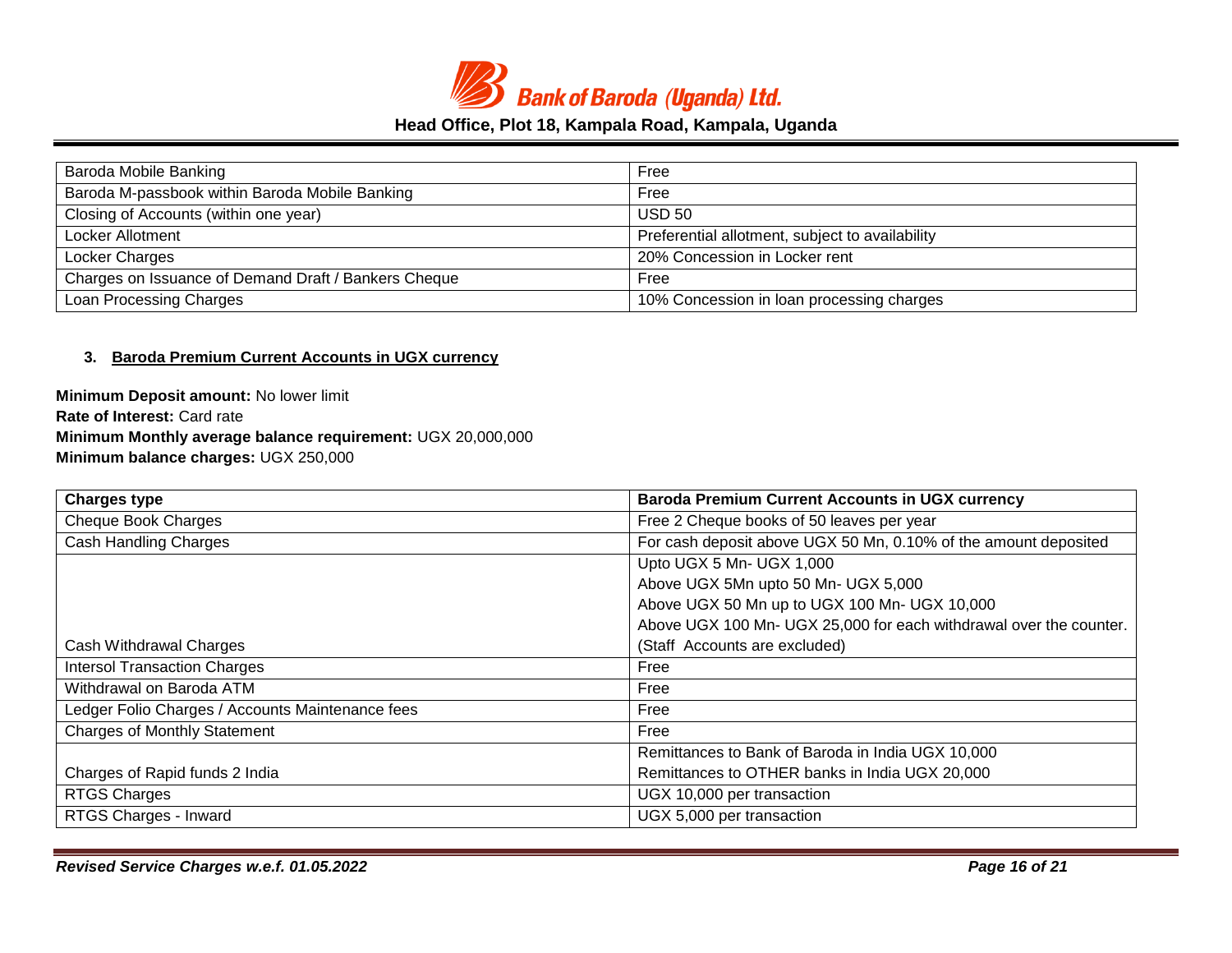

| <b>TT Commission</b>                                                | Free                                                        |  |
|---------------------------------------------------------------------|-------------------------------------------------------------|--|
| <b>TT Charges</b>                                                   | Swift charges USD 15 (or equivalent UGX)                    |  |
| TT Charges - Inward                                                 | USD 6                                                       |  |
| <b>EFT Charges</b>                                                  | UGX 2,500 per transaction                                   |  |
| EFT Charges - Inward                                                | Free                                                        |  |
| <b>Currency Conversion Rate</b>                                     | Premium rates                                               |  |
| Baroda Connect (Internet Banking)<br>Free                           |                                                             |  |
| Baroda Mobile Banking                                               | Free                                                        |  |
| Baroda M-passbook within Baroda Mobile Banking                      | Free                                                        |  |
| Closing of Accounts (within one year)                               | UGX 250,000 if closed within a year                         |  |
| Locker Allotment<br>Preferential allotment, subject to availability |                                                             |  |
|                                                                     | Rent to be collected according to the Size of lockers viz:  |  |
|                                                                     | Small Size- UGX 250,000 p.a.                                |  |
|                                                                     | Medium Size- UGX 500,000 p.a.                               |  |
|                                                                     | Large Size- UGX 750,000 p.a.                                |  |
| Locker Charges                                                      | Extra Large Size- UGX 1,000,000 p.a.                        |  |
| Charges on Issuance of Demand Draft / Bankers Cheque                | 0.25% subject to minimum UGX 20,000 and maximum UGX 100,000 |  |
| Loan Processing Charges<br>5% Concession in loan processing charges |                                                             |  |
| Inward documents/bills for collection                               | 10% Concession in inward bills                              |  |

#### 4. **Baroda Premium Current Accounts in USD currency**

**Minimum Deposit amount:** No lower limit **Rate of Interest:** Card Rate **Minimum Monthly average balance requirement:** USD 5,000 **Minimum balance charges:** USD 50

| <b>Charges type</b>   | <b>Baroda Premium Current Accounts in USD currency</b>           |  |
|-----------------------|------------------------------------------------------------------|--|
| Cheque Book Charges   | Free 2 Cheque books of 50 leaves per year                        |  |
|                       | Up to USD 10,000 - NIL                                           |  |
|                       | Above USD 10,000 - 0.5% Cash Handling                            |  |
| Cash Handling Charges | Cash deposits (small notes in denomination of USD 20 & below) 2% |  |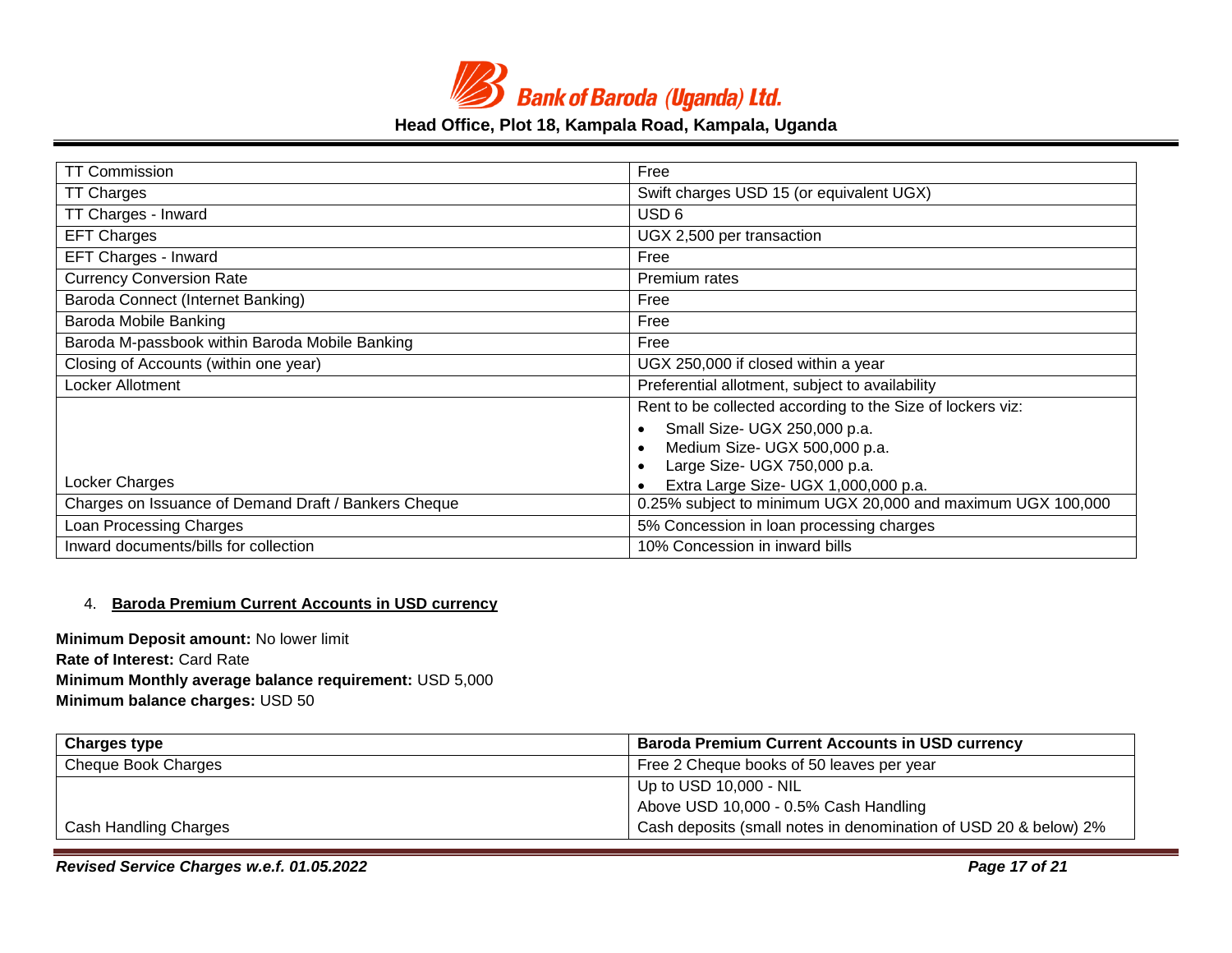

| Cash Withdrawal Charges                              | Free                                                       |
|------------------------------------------------------|------------------------------------------------------------|
| <b>Intersol Transaction Charges</b>                  | Free                                                       |
| Ledger Folio Charges / Accounts Maintenance fees     | Free                                                       |
| <b>Charges of Monthly Statement</b>                  | Free                                                       |
|                                                      | Remittances to Bank of Baroda in India UGX 10,000          |
| Charges of Rapid funds 2 India                       | Remittances to OTHER banks in India UGX 20,000             |
| <b>RTGS Charges</b>                                  | UGX 10,000 per transaction                                 |
| RTGS Charges - Inward                                | UGX 5,000 per transaction                                  |
| <b>TT Commission</b>                                 | Free                                                       |
| <b>TT Charges</b>                                    | Swift charges USD 15.00 (or equivalent UGX)                |
| TT Charges - Inward                                  | USD <sub>6</sub>                                           |
| <b>EFT Charges</b>                                   | Outward- USD 6 per remittance                              |
| EFT Charges - Inward                                 | Free                                                       |
| <b>Currency Conversion Rate</b>                      | Premium rates                                              |
| Baroda Connect (Internet Banking)                    | Free                                                       |
| <b>Baroda Mobile Banking</b>                         | Free                                                       |
| Baroda M-passbook within Baroda Mobile Banking       | Free                                                       |
| Closing of Accounts (within one year)                | <b>USD 50</b>                                              |
| Locker Allotment                                     | Preferential allotment, subject to availability            |
|                                                      | Rent to be collected according to the Size of lockers viz: |
|                                                      | Small Size- UGX 250,000 p.a.                               |
|                                                      | Medium Size- UGX 500,000 p.a.<br>$\bullet$                 |
|                                                      | Large Size- UGX 750,000 p.a.<br>$\bullet$                  |
| Locker Charges                                       | Extra Large Size- UGX 1,000,000 p.a.                       |
|                                                      | 1.00% of the USD amount                                    |
|                                                      | Minimum USD 10                                             |
| Charges on Issuance of Demand Draft / Bankers Cheque | Maximum USD 200                                            |
| Loan Processing Charges                              | 5% Concession in loan processing charges                   |
| Inward documents/bills for collection                | 10% Concession in inward bills                             |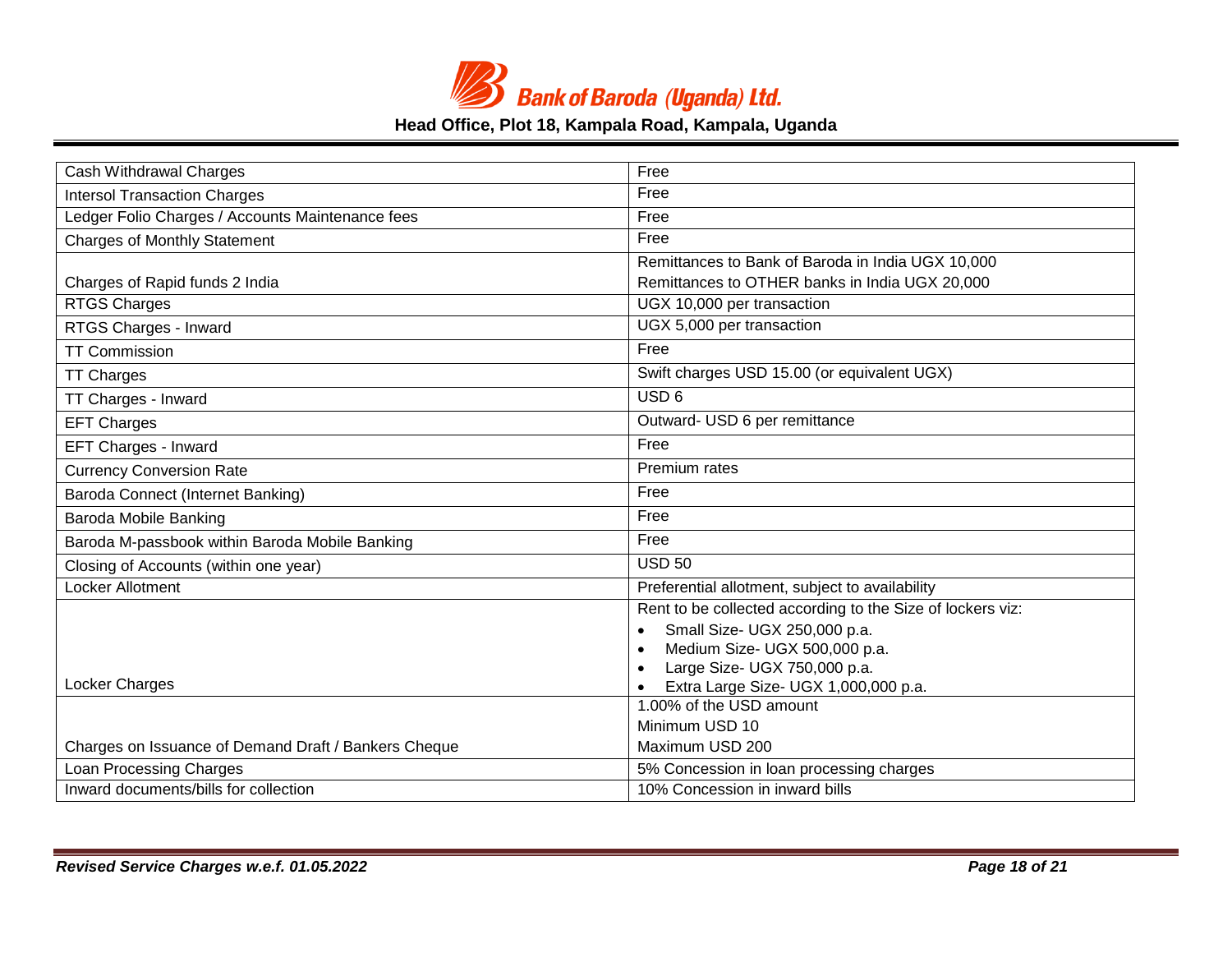

### **5. Baroda Platinum Current Accounts in UGX currency**

**Minimum Deposit amount:** No lower limit **Rate of Interest:** Card rate **Minimum Monthly average balance requirement:** UGX 50,000,000 **Minimum balance charges:** UGX 500,000

| <b>Charges type</b>                              | <b>Baroda Platinum Current Accounts in UGX currency</b> |  |
|--------------------------------------------------|---------------------------------------------------------|--|
| <b>Cheque Book Charges</b>                       | Free 5 Cheque books of 50 leaves per year               |  |
| Cash Handling Charges                            | Free                                                    |  |
| Cash Withdrawal Charges                          | Free                                                    |  |
| <b>Intersol Transaction Charges</b>              | Free                                                    |  |
| Withdrawal on Baroda ATM                         | Free                                                    |  |
| Ledger Folio Charges / Accounts Maintenance fees | Free                                                    |  |
| <b>Charges of Monthly Statement</b>              | Free                                                    |  |
|                                                  | Remittances to Bank of Baroda in India UGX 6,000        |  |
| Charges of Rapid funds 2 India                   | Remittances to OTHER banks in India UGX 12,000          |  |
| RTGS Charges                                     | UGX 10,000 per transaction                              |  |
| RTGS Charges - Inward                            | Free                                                    |  |
| <b>TT Commission</b>                             | Free                                                    |  |
| <b>TT Charges</b>                                | Swift charges US USD 15.00 (or equivalent UGX)          |  |
| TT Charges - Inward                              | Free                                                    |  |
| <b>EFT Charges</b>                               | Free                                                    |  |
| EFT Charges - Inward                             | Free                                                    |  |
| <b>Currency Conversion Rate</b>                  | <b>Premium Rates</b>                                    |  |
| Baroda Connect (Internet Banking)                | Free                                                    |  |
| Baroda Mobile Banking                            | Free                                                    |  |
| Baroda M-passbook within Baroda Mobile Banking   | Free                                                    |  |
| Closing of Accounts (within one year)            | UGX 250,000 if closed within a year                     |  |
| Locker Allotment                                 | Preferential allotment, subject to availability         |  |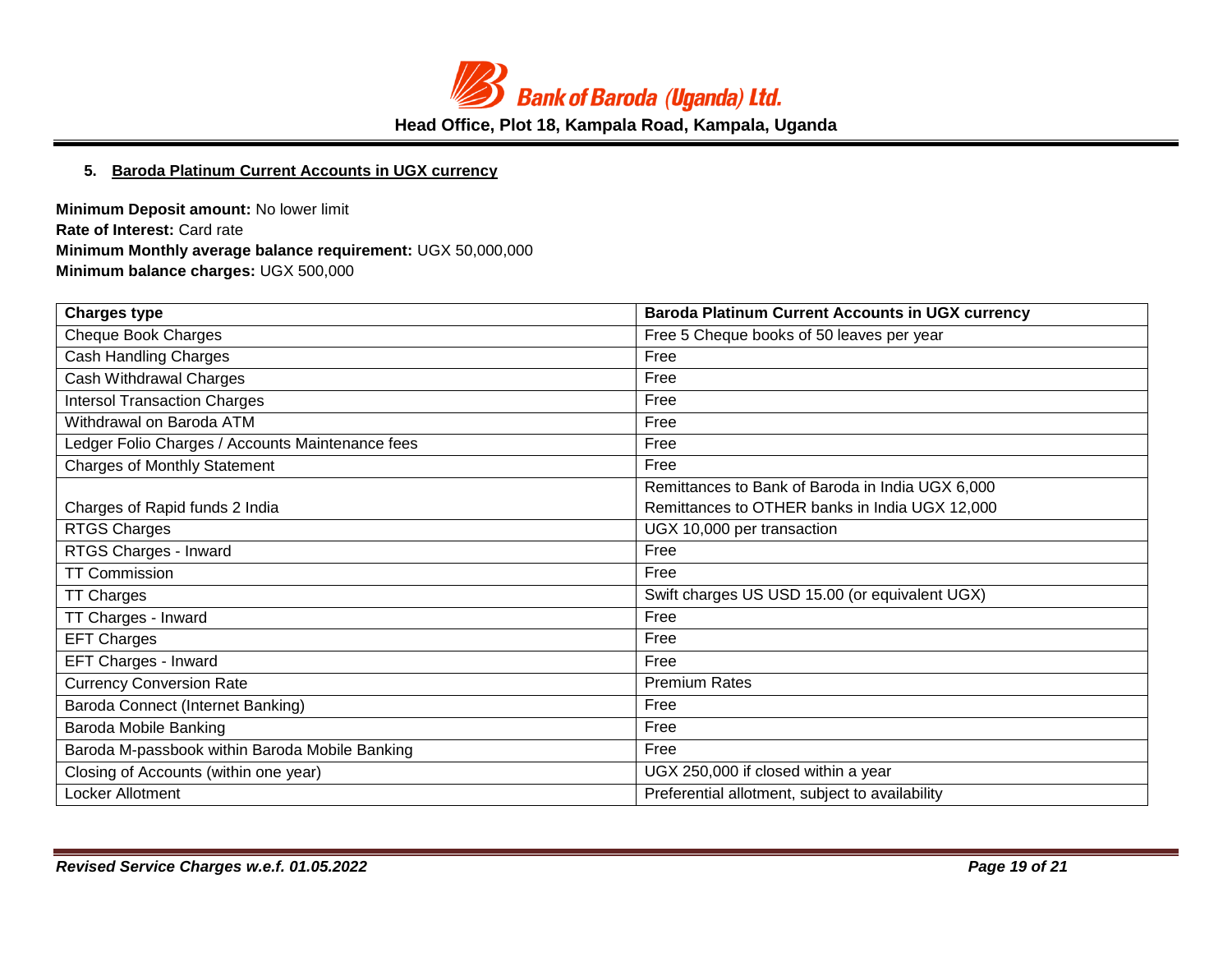

|                                                      | Rent to be collected according to the Size of lockers viz. :-<br>Small Size- UGX 250,000 p.a.<br>Medium Size- UGX 500,000 p.a.<br>Large Size- UGX 750,000 p.a. |
|------------------------------------------------------|----------------------------------------------------------------------------------------------------------------------------------------------------------------|
| Locker Charges                                       | Extra Large Size- UGX 1,000,000 p.a.                                                                                                                           |
| Charges on Issuance of Demand Draft / Bankers Cheque | 0.25% subject to minimum UGX 20,000 and maximum UGX 100,000                                                                                                    |
| Loan Processing Charges                              | 10% Concession in loan processing charges                                                                                                                      |
| Inward documents/bills for collection                | 20% Concession in inward bills                                                                                                                                 |

#### 6. **Baroda Platinum Current Accounts in USD currency**

**Minimum Deposit amount:** No lower limit **Rate of Interest:** Card rate **Minimum Monthly average balance requirement:** USD 15,000 **Minimum balance charges:** USD 100

| <b>Charges type</b>                              | <b>Platinum Current Accounts</b><br><b>USD</b><br>Baroda<br>-in |                                               |
|--------------------------------------------------|-----------------------------------------------------------------|-----------------------------------------------|
|                                                  | currency                                                        |                                               |
| <b>Cheque Book Charges</b>                       | Free 6 Cheque books of 50 leaves per year                       | Free 6 Cheque books of 50 leaves per year     |
|                                                  | Free                                                            | Up to USD 10,000 - NIL                        |
|                                                  | Cash deposits (small notes in denomination of USD 20            | Above USD 10,000 - 0.50% cash handling        |
|                                                  | & below) 2.00%                                                  | Cash deposits (small notes in denomination of |
| Cash Handling Charges                            |                                                                 | USD 20 & below) 2.00%                         |
| Cash Withdrawal Charges                          | Free                                                            | Free                                          |
| <b>Intersol Transaction Charges</b>              | Free                                                            | Free                                          |
| Ledger Folio Charges / Accounts Maintenance fees | Free                                                            | Free                                          |
| <b>Charges of Monthly Statement</b>              | Free                                                            | Free                                          |
|                                                  | Remittances to Bank of Baroda in India UGX 6,000                | Remittances to Bank of Baroda in India UGX    |
|                                                  | Remittances to OTHER banks in India UGX 12,000                  | 6,000                                         |
|                                                  |                                                                 | Remittances to OTHER banks in India UGX       |
| Charges of Rapid funds 2 India                   |                                                                 | 12,000                                        |
| RTGS Charges                                     | UGX 10,000 per transaction                                      | UGX 10,000 per transaction                    |
| RTGS Charges - Inward                            | Free                                                            | Free                                          |

*Revised Service Charges w.e.f. 01.05.2022 Page 20 of 21*